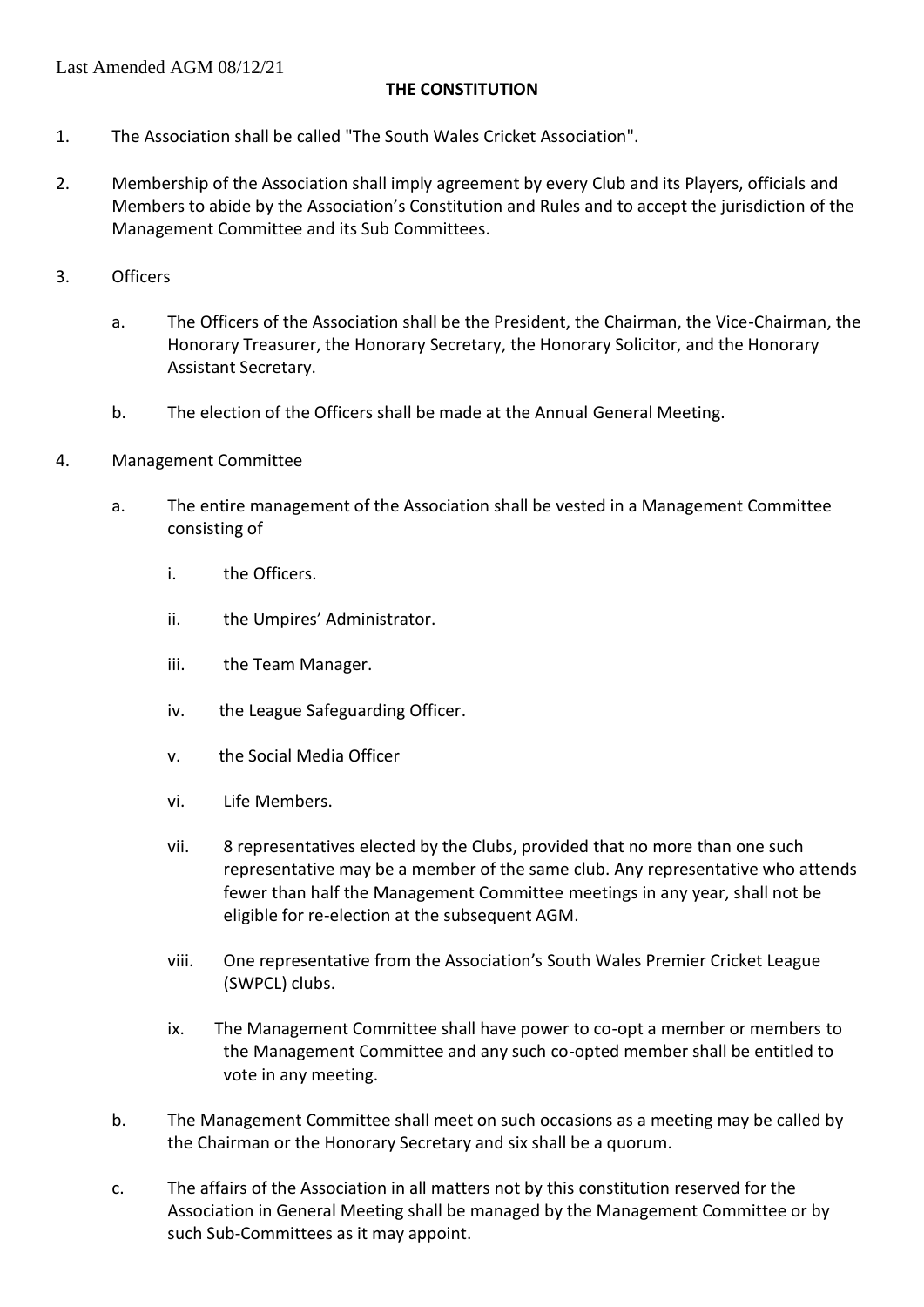- d. All Officers of the Association are ex-officio members of all Sub Committees.
- e. The Management Committee shall nominate two of its members to represent the Association on the Management Committee of the SWPCL, one of whom shall be the SWPCL representative referred to in clause 4 (a) (vi).
- f. The Management Committee shall have the power
	- i. to appoint the Umpires' Administrator, the Team Manager, the League Safeguarding Officer and the Social Media Officer.
	- ii. to co-opt a member from any member Club to fill a vacancy on the Management Committee.
- g. The Chairman and the Honorary Secretary, plus any three members of the Management Committee, may act as an Emergency Committee when necessary.
- h. Day to day operation of the Association shall be the responsibility of the Chairman and the Honorary Secretary whose decisions shall be subject to ratification at the next Management Committee Meeting.
- 5. Finances
	- a. The monies and funds of the Association shall be dealt with by and through an account or accounts with HSBC Bank plc or such other Bank as the Management Committee may from time to time approve.
	- b. The accounts shall be in the names of the Chairman, the Honorary Secretary and the Honorary Treasurer for the time being, and all cheques shall be signed by at least two of them.
	- c. The Association's financial year shall end on  $31<sup>st</sup>$  October in each year.
	- d. All monies which have become due to the Association may be sued for in the name of the Honorary Secretary.
- 6. Vice-Presidents
	- a. The Association may invite companies, organisations or individuals to become vicepresidents on payment of an annual donation.
	- b. No vice-president shall have any voting powers in the affairs of the Association.
- 7. Subscriptions
	- a. Clubs elected to membership of the Association shall pay an Annual subscription of such sum as is determined from time to time by the Management Committee.
	- b. Each member Club shall purchase no fewer than two tickets for the annual dinner, which will be held on the 1<sup>st</sup> Friday in October of each year (when possible).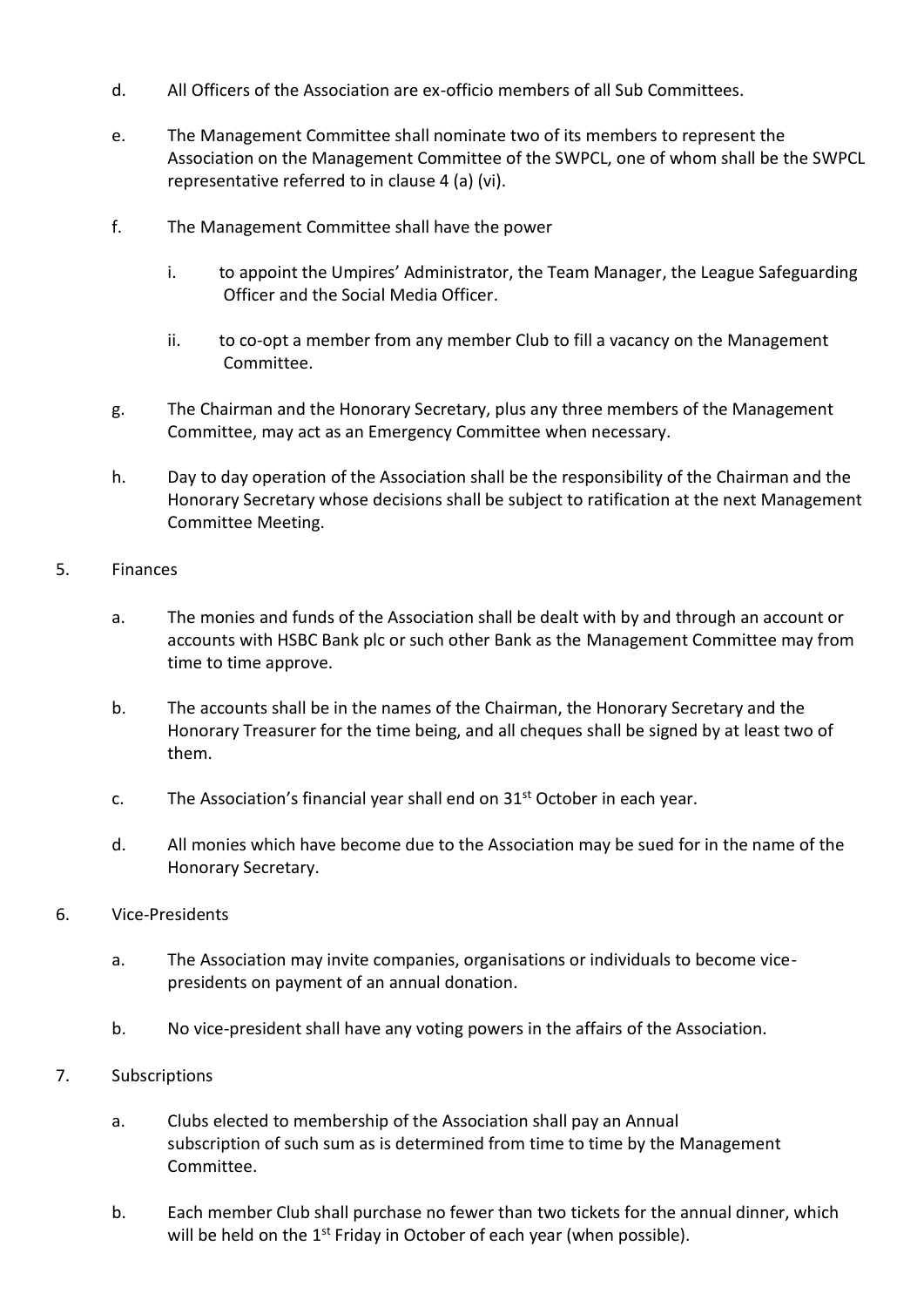- c. The Association shall have the power to raise an annual levy on all member Clubs and the amount of any such levy shall be decided at the Annual General Meeting.
- d. All dues must be paid not later than 31st May in each year. Failure to do so will result in the Club being fined £10.
- 8. General Meetings
	- a. The Annual General Meeting for any year shall be held not later than the second week in January of the following year.
	- b. The following business shall be transacted at the Annual General Meeting.
		- i. The accounts, which shall have been professionally examined, for the financial year ending on 31<sup>st</sup> October immediately preceding the Annual General Meeting shall be submitted. A copy of the accounts shall be sent to each member Club at least fourteen days before the Annual General Meeting.
		- ii. Any alteration or revision of this Constitution or the Rules, notice of which must have been sent to the Hon. Secretary at least twenty-eight days before a General Meeting and to Clubs at least fourteen days before a General Meeting. No alteration or revision of this Constitution or the Rules shall be made without a clear majority of those present and voting except in respect of Paragraphs 9 and 14 of the Constitution for which a three quarters majority is required for any alteration or revision.
		- iii. Election of new Clubs to membership Applications for membership in any season must be received at least 28 days prior to a General Meeting and before  $1<sup>st</sup>$  March. No application for membership of the Association shall be accepted unless, before the General Meeting at which it is scheduled to be considered, the Grounds Sub-Committee has inspected the facilities proposed to be used and confirmed that they meet the standard required to play in Division 3.
		- iv. Election of Officers and Representatives on the Management Committee. Nominations, which may be made by any member club or by the management committee, must be sent to the Honorary Secretary twenty-eight days before the Annual General Meeting, or in the case of a vacancy arising during the year, twentyeight days before any General Meeting. Existing Officers and Representatives shall be automatically nominated for re-election.
		- v. Election of New Life Members following a recommendation from the Management Committee.
	- c. Each Club in full membership of the Association will be entitled to one vote at Annual General Meetings and Extraordinary General Meetings. Life Members, Members and Officers of Management Committee will not be eligible to vote at the said meetings, unless they are the sole representative of a club in attendance.
	- d. In the event of a tied ballot, the Chairman shall exercise a casting vote.
	- e. A Special General Meeting shall be called on receipt by the Hon. Secretary of a written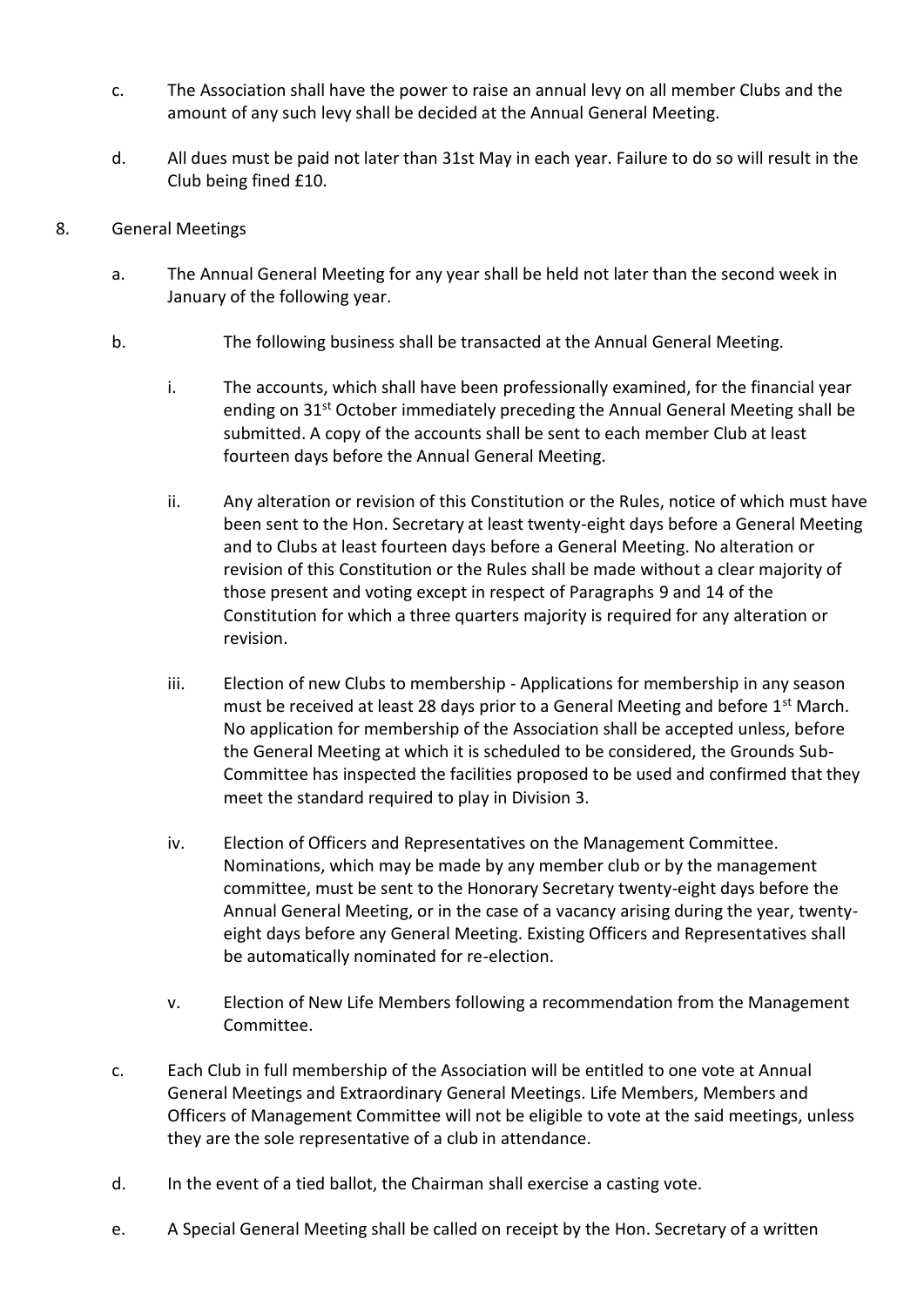request signed by the Secretaries of no less than 25% of member Clubs, or by the Management Committee. No resolution concerning changes to Match Rules shall be considered at a Special General Meeting, unless proposed by the Management Committee. Each request shall state clearly the nature of the business to be discussed and shall be accompanied by a payment of £60 to cover expenses of such a meeting. Notice of such meeting shall be sent to all member Clubs by the Hon. Secretary at least fourteen days in advance. The rules for the conduct of such a meeting shall be the same as the rules of the Annual General Meeting.

- f. Any Club failing to send a representative to a properly constituted General Meeting of the Association must send an acceptable written explanation to the Hon. Secretary within 7 days, otherwise the Management Committee shall impose a £60 fine.
- g. A pre-season distribution meeting shall be held in April in each year. Any Club failing to send a representative to that meeting must send an acceptable written explanation to the Hon. Secretary within 7 days, otherwise the Management Committee shall impose a fine of £60.
- h. In exceptional circumstances General Meetings of the Association may be held by such remote means as the Management Committee shall from time to time determine and in that event, suitable arrangements shall be made for member clubs to cast their votes remotely.
- 9. Expulsion from Membership
	- a. Subject to paragraph 9(b), a Club may be expelled from membership of the Association for any reason sufficient to a majority of three-fourths of those present and voting at a General or Special General Meeting summoned by a circular issued not less than seven days before such meeting, such circular to state the name of the Club against which the motion of expulsion is desired. Any Club so expelled shall be held to have forfeited all rights to participate in the assets of the Association.
	- b. No Club shall be expelled from membership of the Association only by reason of it participating in the South Wales Premier Cricket League (SWPCL) as a Club nominated by the Association to play in the SWPCL.
- 10. Clubs to send Names and Addresses of Secretary etc.
	- a. Each Club must send to the Honorary Secretary, the names, and telephone numbers of its Secretary and of such other officers, officials and club contacts as the Management Committee may from time to time require. All such club information will be published on the Associations website at www.swca2.com. Clubs must ensure that such information is kept up to date, as the Association and member clubs will rely on it.
- 11. Protests
	- a. The Management Committee shall have power to adjudicate in all disputed matters in the competitions, or any affairs of the Association, and their decision shall be final.
	- b. Any Club protesting against another Club or against the result of a match must, within seven days of the alleged offence, lodge its protest, together with a deposit of £60 with the Hon. Secretary of the Association and must also enclose at the same time a duplicate copy of the protest which the Hon. Secretary must immediately send to the Club protested against.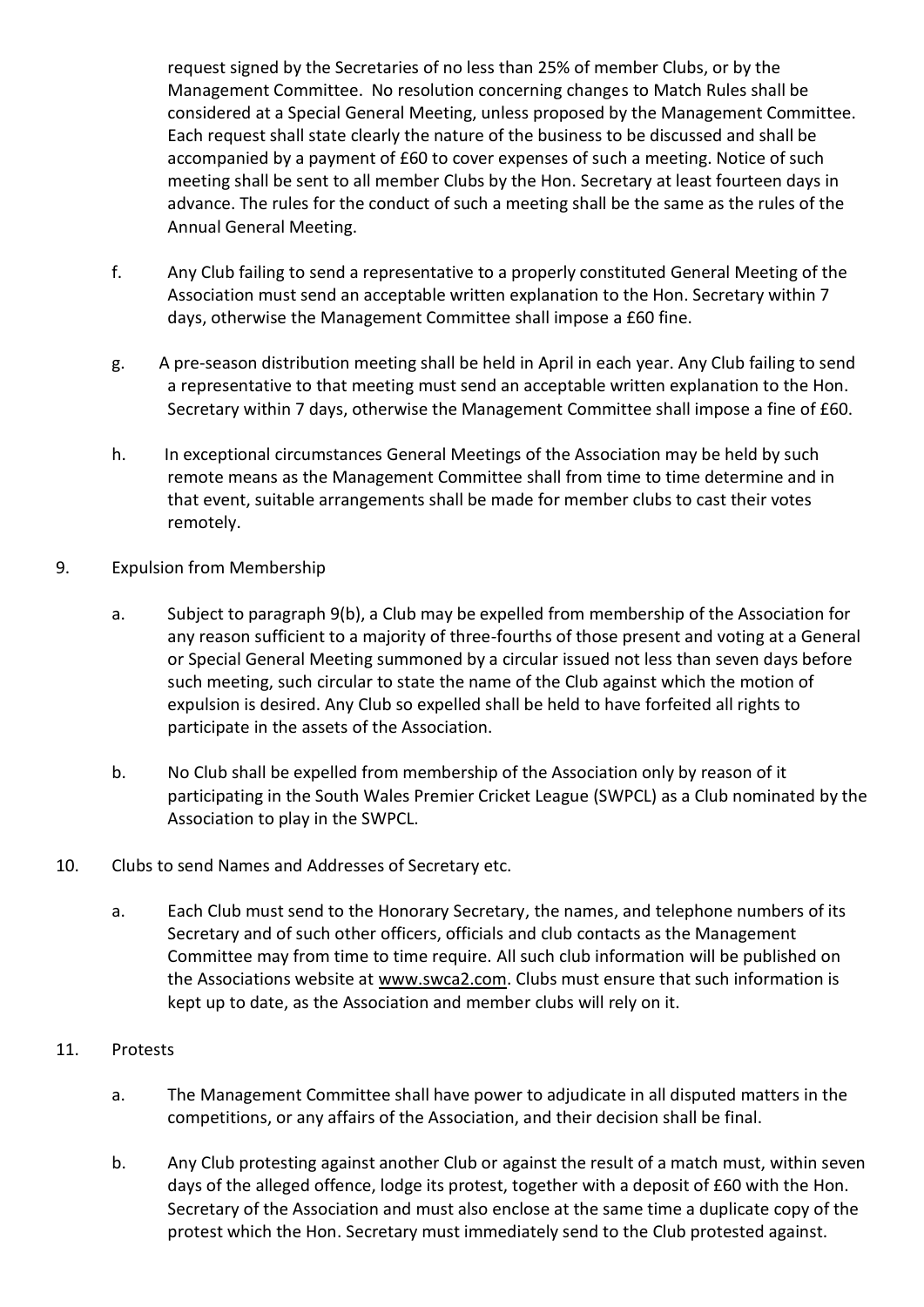- c. Unless the above-mentioned deposit be made, the protest will not be entertained.
- d. The Club or Clubs concerned must be represented by their official representatives at the adjudication of the protest. Those representatives shall not be allowed to be present or to vote while the Management Committee is arriving at a decision*.*
- e. Any Club failing to sustain its protest may have its deposit withheld at the discretion of the Association.

### 12. Penalties

- a. The Management Committee shall have power to inflict such penalties as they may determine for violation of the Constitution or the Rules, except such as have the penalty already stated, including increase in fines, doubling fines, and/or points deducted if considered appropriate with regard to late payment of monies due to the Association.
- b. Except where otherwise provided, all fines imposed under the Constitution or the Rules, are payable to the Honorary Treasurer by the date of the next Management Committee meeting after they have been imposed. Any fines not so paid may be doubled at the discretion of the Management Committee.
- 13. Rescinding Previous Resolutions
	- a. No resolution of the Management Committee shall be rescinded at any subsequent meeting without ten days' notice having been given to the Hon. Secretary and the proposal circulated amongst the Management Committee at least seven clear days before such meeting.
- 14. Premier League Participation
	- a. The Association will nominate Clubs to participate in the SWPCL subject to them paying the Association's annual subscription and any other fees levied on all members.
	- b. Clubs so nominated will remain full members of the Association and by playing in the SWPCL shall be deemed to comply with this Constitution in relation to participating in the Association's Championship.
	- c. These rules shall apply to Clubs participating in the SWPCL to the extent that they are not inconsistent with the rules of the SWPCL.
	- d. For each season only one Club will be nominated by the Association to play in the SWPCL. The Club nominated will be the most successful Club in the Championship or if that club is ineligible for, or declines promotion, the runner-up in the Championship.
	- e. The 1<sup>st</sup> XI's of clubs relegated from the SWPCL shall in the following season play in Division 1 of the league and 2<sup>nd</sup> XIs in Division 3.
	- f. In the event of the SWPCL disbanding, then those Clubs returning to the South Wales Cricket Association would enter in the First Division and corresponding movements to try to maintain ten clubs in each division, would be made by the Management Committee. Should any former SWCA Club be withdrawn from the SWPCL for whatever reason, then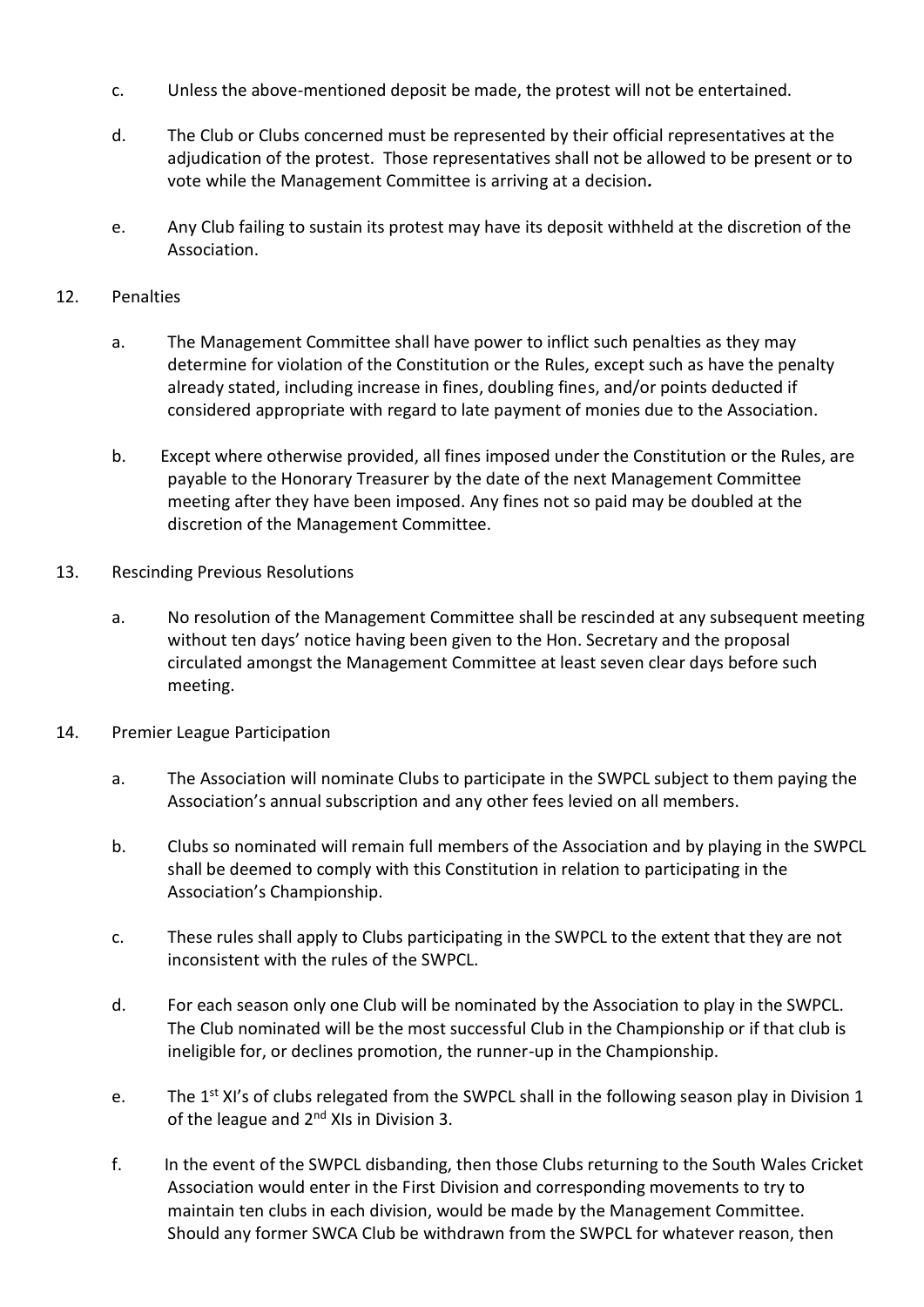they would be allowed to return to the First Division of the SWCA with the League Management Committee of the SWCA making appropriate arrangements to fit them in.

- g. Notwithstanding paragraph 8 (b)(ii) the provisions of this paragraph 14 may only be changed by a majority of three fourths of those present and voting at a General Meeting.
- 15. All Member Clubs must be affiliated to Cricket Wales.
- 16. All Member Clubs must have Public Liability Insurance Cover of at least £5 million and must provide evidence of the same to the Management Committee when required.
- 17. Club Safeguarding Officers
	- i. All member clubs must appoint and maintain in post a Club Safeguarding Officer, who shall be at all times accredited in accordance with the ECB "Safe Hands" Policy and the Cricket Wales Safeguarding Standards from time to time in force.
	- ii. Each member club shall notify the League Safeguarding Officer of the name and contact details of its Club Safeguarding Officer and of any change of appointee within fourteen days of such change.
	- iii. Each member Club is responsible for ensuring that all its members who have roles in cricket that require an ECB DBS (Vetting) Check are the holders of a current completed DBS certificate and each Club Safeguarding Officer must supply details of those members to the League Safeguarding Officer on demand.
	- iv. In the event of any failure by a member Club to comply with sub-paragraph iii within 28 days of receiving a notice of non-compliance from the Association, each of its teams in the Association shall have 40 points deducted from their points for the season in progress or, if the season is not in progress, from their points in the following season.
	- v. Failure to comply with the provisions of this paragraph 17, will also result in the offending club being reported to Cricket Wales.
- 18. Each Club shall supply the Honorary Secretary with an E-mail address for correspondence Purposes. All Correspondence from the League to Clubs will be sent by E-mail to the last notified address. All correspondence from Clubs to the League may be sent to the Honorary Secretary at the E-mail address notified by him.
- 19. Matters Not Provided For
	- a. Should any matters arise affecting the Association not provided for in the Constitution or the Rules, the Management Committee shall have the power to deal with these.
	- b. In particular, in the event of exceptional circumstances the Management Committee shall have power to suspend or amend all or any part of the Rules including the Match Rules, but not the Constitution, as it shall in its absolute discretion think fit.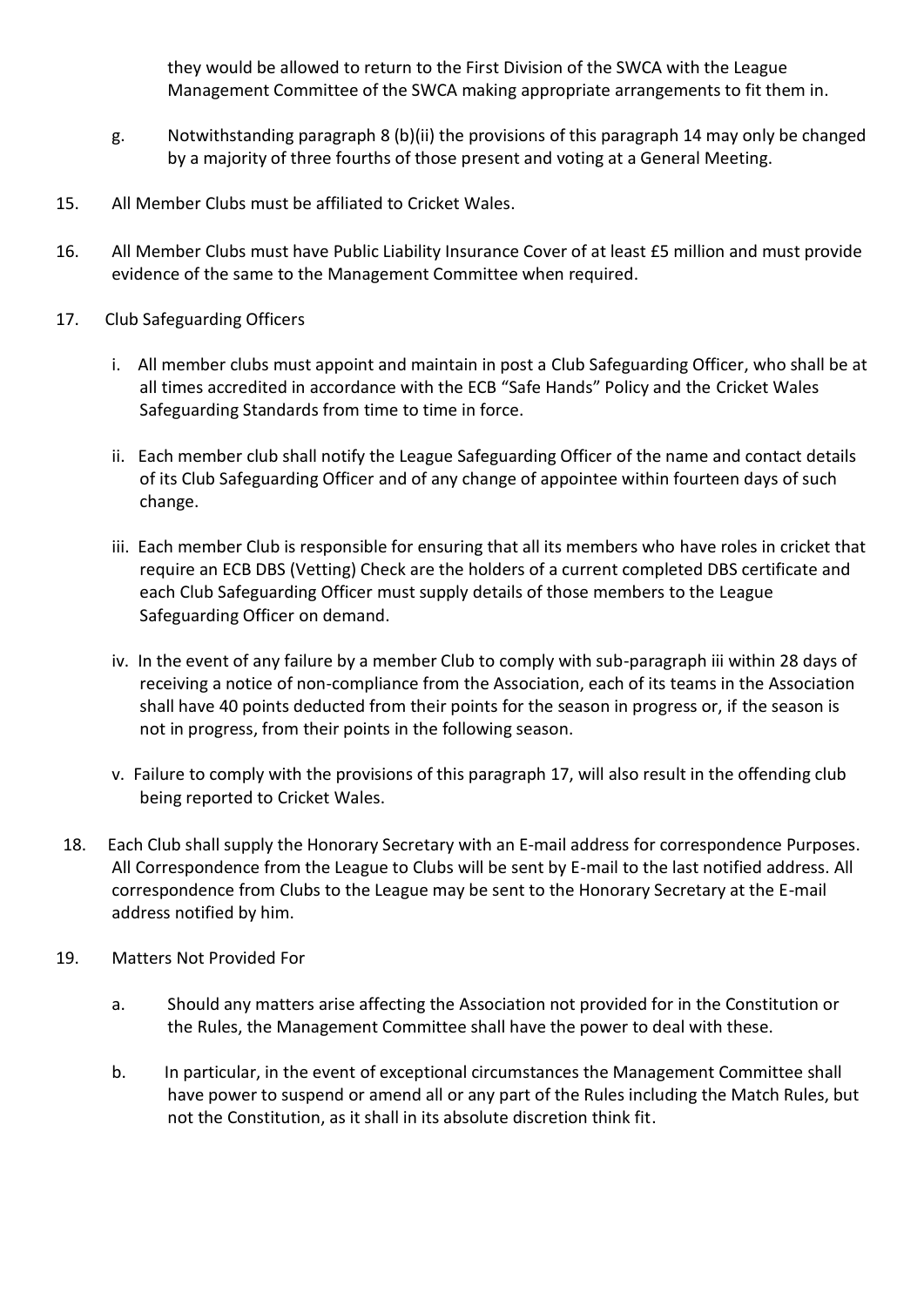#### **THE RULES**

#### **PLAYER ELIGIBILITY AND DISCIPLINE**

Subject to the player loan provisions contained in paragraph 2, the following rules apply.

- 1. Players Registration and Qualification
	- a. To be eligible to play for any club in an Association match, every player shall be registered via Play-Cricket.com with that club in accordance with the registration procedure prescribed from time to time by the Management Committee. **and**
	- b. Once registered with a club, a player shall remain registered with that club until formally transferred in accordance with the procedure set out in paragraph 3, provided that a player who has not played for any club in an Association match for more than three years may register with another club without being transferred.
	- c. No player shall play in one cricket season for more than one club in a match or matches to which the League Match Rules apply unless the player has the consent of the Management Committee.
	- d. Except as permitted by Paragraph 4(e), no player shall after the end of June make a first appearance of the season in a match to which the League Match Rules apply unless:
		- i. They are appearing for the Club they last played for in any League match. or
		- ii. Their appearance is sanctioned in advance by the Honorary Secretary who may in consultation with the Chairman refer any particular case to the Management Committee in which event the player must not play until sanctioned by the Management Committee provided they are not prevented from playing by the provisions of rule 1(e). or
		- iii. Their appearance is sanctioned in advance under the provisions of rule  $1(h)(iv)$  or sanction is not required by virtue of rule 1(h)(iii). or
		- iv. They were U17 on the preceding  $1<sup>st</sup>$  September.
	- e. No player shall without the consent of the Management Committee play in a match to which the League Match Rules apply if during that season they have already played in a Saturday league match for another club not being a member of the Association. Applications for permission for dual registration from a player registered with another league may be made to the Management Committee and must be submitted prior to the start of the season. Such applications will be considered on a case by case basis. Short term 'holiday' transfers will not be allowed unless the player is a student or member of H.M. Forces returning home.
	- f. No player who is currently fully contracted to play first class cricket in UK or elsewhere shall play in any match to which the Association's Rules apply. This does not apply to Players who are only engaged by County Cricket Clubs on development contracts.
	- g. No player shall play in a match to which the Association's Rules apply if they have played in an official Test Match during the current or previous calendar year. For the purposes of this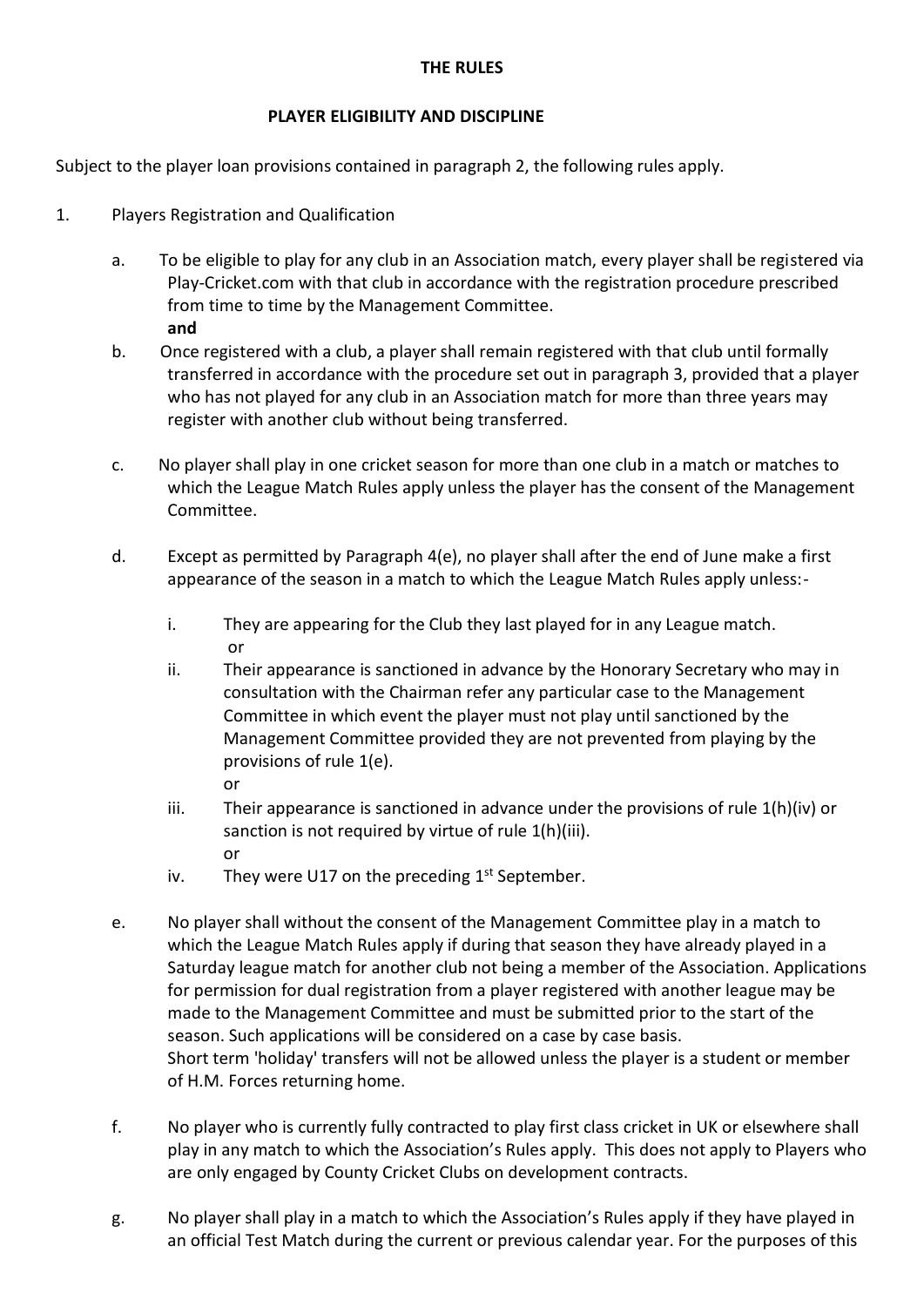rule 'Test Match' is any match played between test playing countries over one or more days.

- h. No player shall play in any match to which the Association's Rules apply if he is not qualified to play for England under the provisions set out by the England and Wales Cricket Board in its Regulations relating to such qualification unless,
	- i. the player has not played first-class cricket in the last three years. and
	- ii. Application is made in writing to the Hon. Secretary and the Players appearance is sanctioned in advance by the Honorary Secretary who may in consultation with the Chairman refer any particular case to the Management Committee for approval provided that for applications received after June 30<sup>th</sup> in any season a player whose appearance is approved may only play for the  $2<sup>nd</sup>$  XI of his new club for the remainder of that season. Provided that
	- iii. This rule 1h) shall not apply to Players who are under 16 on 31st August of the previous season.
	- iv. This rule 1(h) shall not apply to a player who is enrolled on and attending a full time course at a recognised educational establishment in the locality during the current academic year provided that application for such player to play is made in writing to the Hon. Secretary and the Player's appearance is sanctioned in advance by the Honorary Secretary who may in consultation with the Chairman refer any particular case to the Management Committee for approval.
- 2. In Divisions 5 8 only, Players may, without being transferred under paragraph 4, be loaned to other clubs on a match by match basis as follows:
	- a. The player must normally play for his club's lowest ranked team in the Association.
	- b. The player may only be loaned to another club's lowest ranked team in the Association.
	- c. No player who has played more than 5 or more league matches for any other of his club's teams in the current season is eligible to be loaned.
	- d. Both clubs must agree the loan in advance of the match in question and notify the Hon. Assistant Secretary of the loan via e-mail by midday on the day following the match.
	- e. The player is to be recorded as "Unsure" on the Play-Cricket scorecard.
	- f. The player is to be named, using batting position and bowler number as appropriate and which club the loan is from in the "Highlights" section of the Play-Cricket scorecard for the particular match.
- 3. No player shall play in any match to which the Association's Rules apply if they are currently in dispute with any previous Club or Association until such dispute has been resolved e.g. a suspension has been lifted or monies owed paid.
- 4. The procedure to be adopted in regard to the transfer of any player shall be as follows:
	- a. The club desiring to take a transfer of a player must first obtain written or e-mail confirmation from the secretary, or other competent official of his present club giving or withholding consent to the proposed transfer and e-mail a copy of the consent to the Hon.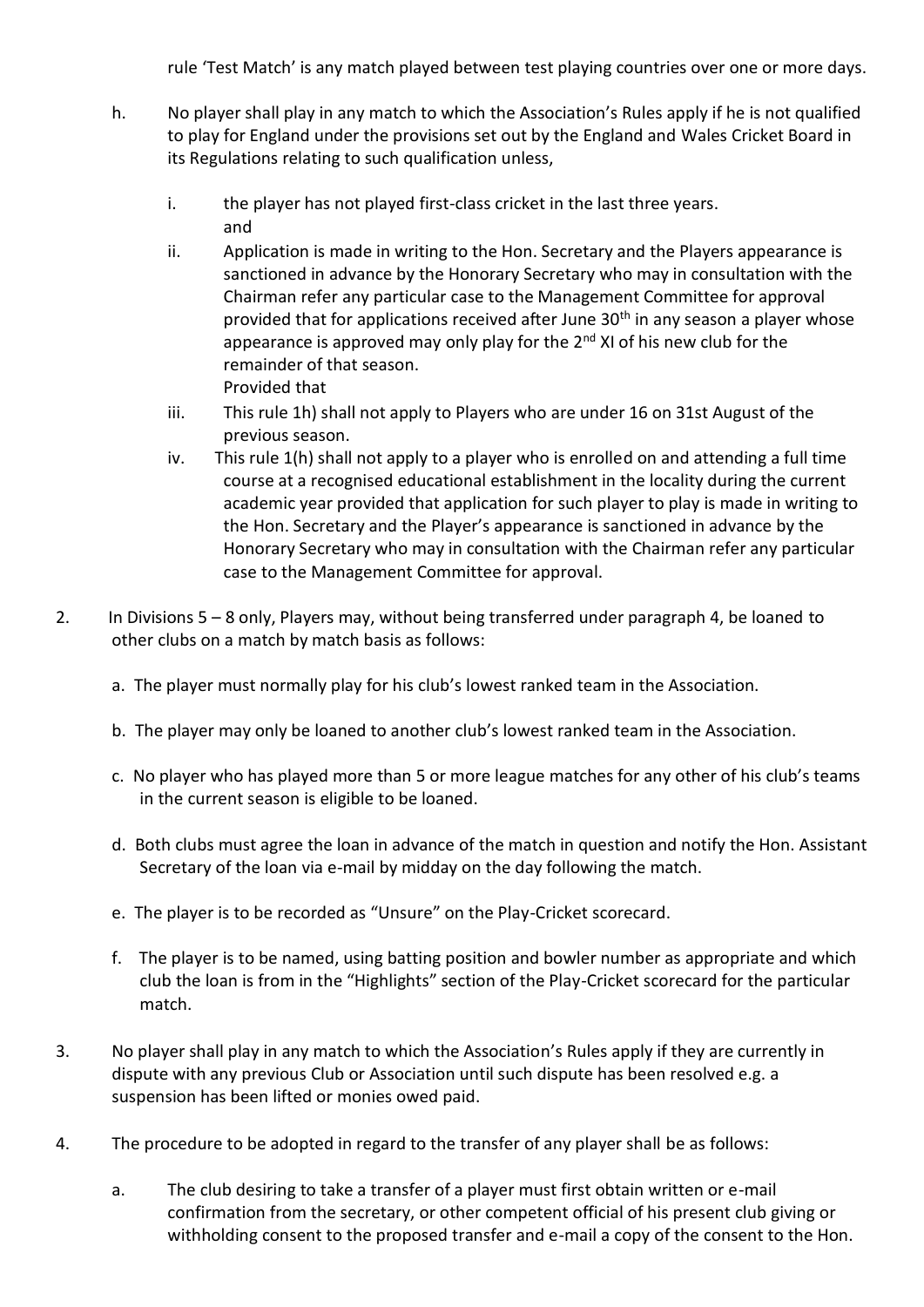Secretary.

- b. If consent is given and after e-mailing a copy to the Hon. Secretary, the transferee club must submit the player for league registration using the Play-Cricket system.
- c. The Hon. Secretary shall, unless in consultation with the Chairman of the Association it is agreed that there are reasons why such transfer request should be reviewed by the Management Committee, duly sanction such transfer.
- d. If consent be withheld either under the preceding paragraph or by the present club, the request shall be referred to the Management Committee for determination and its ruling shall be final.
- e. For applications submitted after June  $30<sup>th</sup>$  in any season, the transferring player may not play for his new club's highest placed team in the Association for the remainder of the season.
- 5. Disciplinary Procedures
	- a. The Management Committee shall appoint a disciplinary Sub Committee comprising a Disciplinary Sub Committee Chairman and four Members of the Management Committee.
	- b. The disciplinary Sub Committee shall deal with all complaints received by the Association concerning the conduct of any player, official or Member of any of its Clubs. At least three Members of the disciplinary Sub Committee must be present before a complaint can be dealt with.
	- c. A complaint must be notified in writing to the Hon. Secretary and may relate to conduct in or at any match played under the Association's rules or any match involving an Association representative team or any other match or to any matter affecting the interests or reputation of the Association.
	- d. The disciplinary Sub Committee shall deal with complaints as speedily as possible and in the manner it thinks appropriate to each complaint. It may consider evidence in written form or in person from such witnesses as it decides necessary in order to deal properly with a complaint but in any event the person against whom the complaint is made shall be entitled to a personal hearing if he requests it and provided a personal hearing does not cause any undue delay to the complaint process.
	- e. If the disciplinary Sub Committee decides on the balance of probabilities to uphold a complaint it may impose such sanctions as it deems appropriate taking into account the seriousness of the misconduct and the individual's previous conduct. The sanctions available to the disciplinary Sub Committee include the power to suspend a player from playing in any of the Association's matches.
	- f. Any person against whom a decision is made by the disciplinary Sub Committee shall have the right to appeal against that decision. The appeal must be notified in writing to the Hon. Secretary within 7 days of the original decision and must be accompanied by a payment of £60 to cover the cost of the appeal which sum may be refunded.
	- g. Appeals will be heard by the Management Committee (but excluding the members of the disciplinary Sub Committee) and will be dealt with as speedily as possible and in the manner the Management Committee deems appropriate to each case. Except in the case of an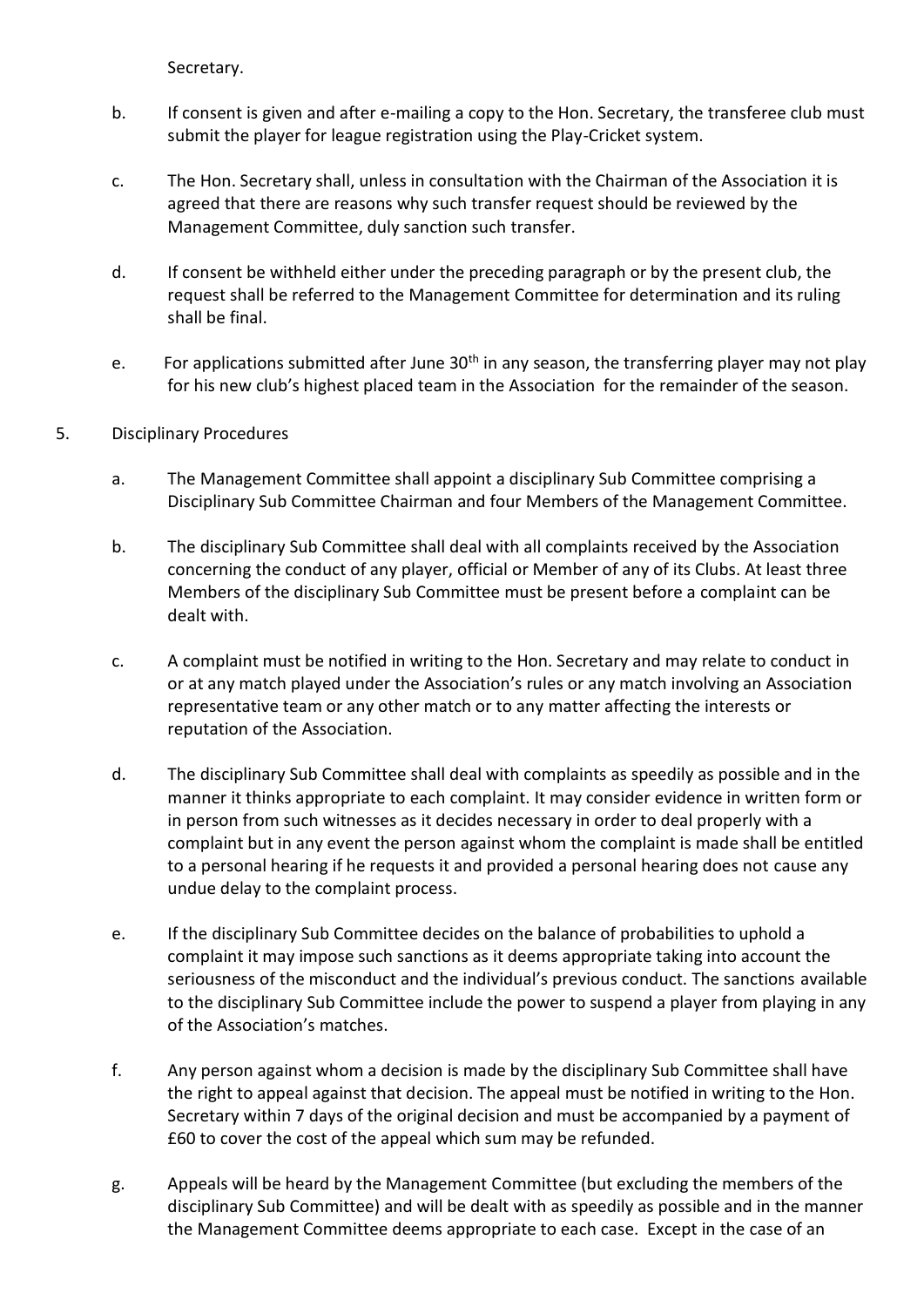appeal that relates only to the sanctions imposed, no appeal will be permitted unless it is supported by new evidence that was not taken into account by the disciplinary Sub Committee when it made the original decision.

- h. The Management Committee when dealing with appeals may vary the decision of the disciplinary Sub Committee in whichever way it deems appropriate including increasing the severity of any sanction imposed.
- i. Any player suspended by the Association shall be ineligible to play in any form of cricket for the period of the suspension.
- j. Any Player suspended by any other Club, League, or Association shall be ineligible to play in the Association for the period of the suspension.
- 6. Ineligible Players
	- a. Any Club playing an ineligible player in any Association Match shall in the case of a League Match be subject to a deduction of maximum available points and a fine of £60 and shall in the case of a Cup Match be expelled from the competition and fined £60.

#### **ASSOCIATION UMPIRES**

#### 1. Umpires

- a. The selection and control of umpires shall be through a Sub-Committee elected by and from the Management Committee.
- b. They may receive nominations of suitable umpires from all clubs in the Association and may also appoint other suitable umpires not connected with Clubs in the Association. The Committee must satisfy themselves of the ability of the nominees to officiate as umpires.
- c. Match appointments shall be made by the Umpires' Administrator subject to the supervision of the Sub-Committee.
- d. All Umpires must give a telephone number to which late cancellation messages may be sent. The Umpire must make arrangements to call for such messages.
- e. An Umpire unable to fulfil a league appointment must notify the Umpires' Administrator at least seven days before the date on which the match is to be played.
- f. Nominated Umpires must be at the ground at least 45 minutes before the agreed time for play to commence. If only a single Nominated Umpire is present, he shall stand at the bowler's end throughout the match. The Captains shall agree on a substitute who will stand only at the striker's end. If no suitable person to act as umpire is available, the duties shall be shared by the Players in turn. In matches where the Association has not appointed an umpire, each batting side shall

umpire its own innings, unless otherwise agreed by the captains prior to the start of the match.

g. The Umpires shall be the sole judges of the fitness of the ground, weather and light. When assessing the fitness of the ground the umpires must inspect the conditions without the interference or involvement of any other persons.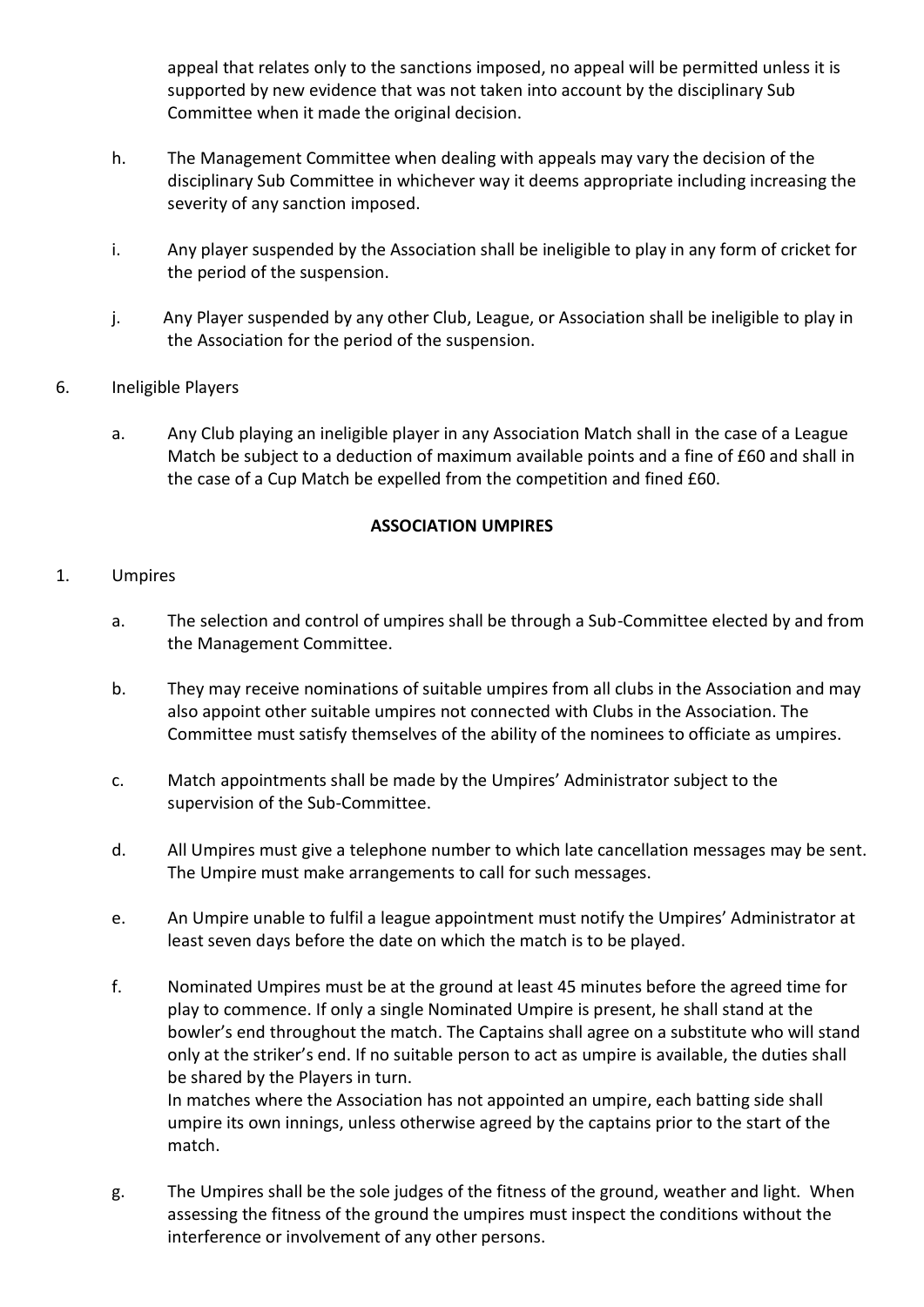- h. Umpires must report any team which fails to follow the mode of play detailed in League Match Rule 14 (Appendix A) and Cup Match Rule 17 (Appendix C) regarding the number of overs to be bowled.
- i. No officially appointed League Umpire shall play for a club in the League without the permission of the Management Committee.
- j. Umpires must send their reports on misdemeanours to the Hon. Secretary within seven days of the match.
- k. At the conclusion of each innings, the Umpires must check the scores and at the end of the match, confirm the result with the scorers. The Umpires are also required to comply with Match Rule 5(d).
- l. Umpires must bring to the attention of both Captains any reports which they are going to make, e.g. failure to bowl overs, late start, no scorer, etc.
- m. Umpires will be paid a match fee as determined from time to time by the Management Committee. Subject to League Match Rule 18 (Appendix A) and Cup Match Rule 13 (Appendix C), the fee shall be shared equally between the two clubs.
- n. All umpires must have Public Liability Insurance cover. Non-members of the ECB ACO must send a copy of their current certificate to the Hon. Secretary before the start of each season.
- 2. Clubs who nominate any of their members to stand as league umpires may be allocated additional points. One point will be awarded to the Club's highest placed XI in the Association on each match day on which a nominated member is appointed by the Umpires' Administrator, or stands in the South Wales Premier Cricket League 1<sup>st</sup> XI Competition, provided that no point shall be awarded if the match is cancelled without the attendance of the nominated member. No more than one point per club per week will be awarded. The conditions of appointment of any such nominees including training and insurance requirements shall be prescribed from time to time by the Management Committee. No person who has stood as a league appointed umpire in the Association's matches before  $1<sup>st</sup>$  April 2017 shall be eligible to be nominated under this rule. No person may be nominated under this rule for more than three seasons.
- 3. Complaints Regarding Umpires
	- a. Complaints against Umpires will only be considered when made in writing by any Captain, or on behalf of the Committee of a Club, and must be sent to the Hon. Secretary. Such complaints must state full particulars. They will then be dealt with by the Committee concerned and will be treated as strictly confidential, except when accumulated complaints against an Umpire render action necessary.
	- b. The Umpires Sub-Committee shall have power to deal with and suspend any Umpire found to be guilty of inefficiency, persistent late arrival or non-attendance at any matches during the cricket season. Umpires are allowed the right of appeal to the Management Committee.
- 4. Umpires will enforce the "Code of Conduct".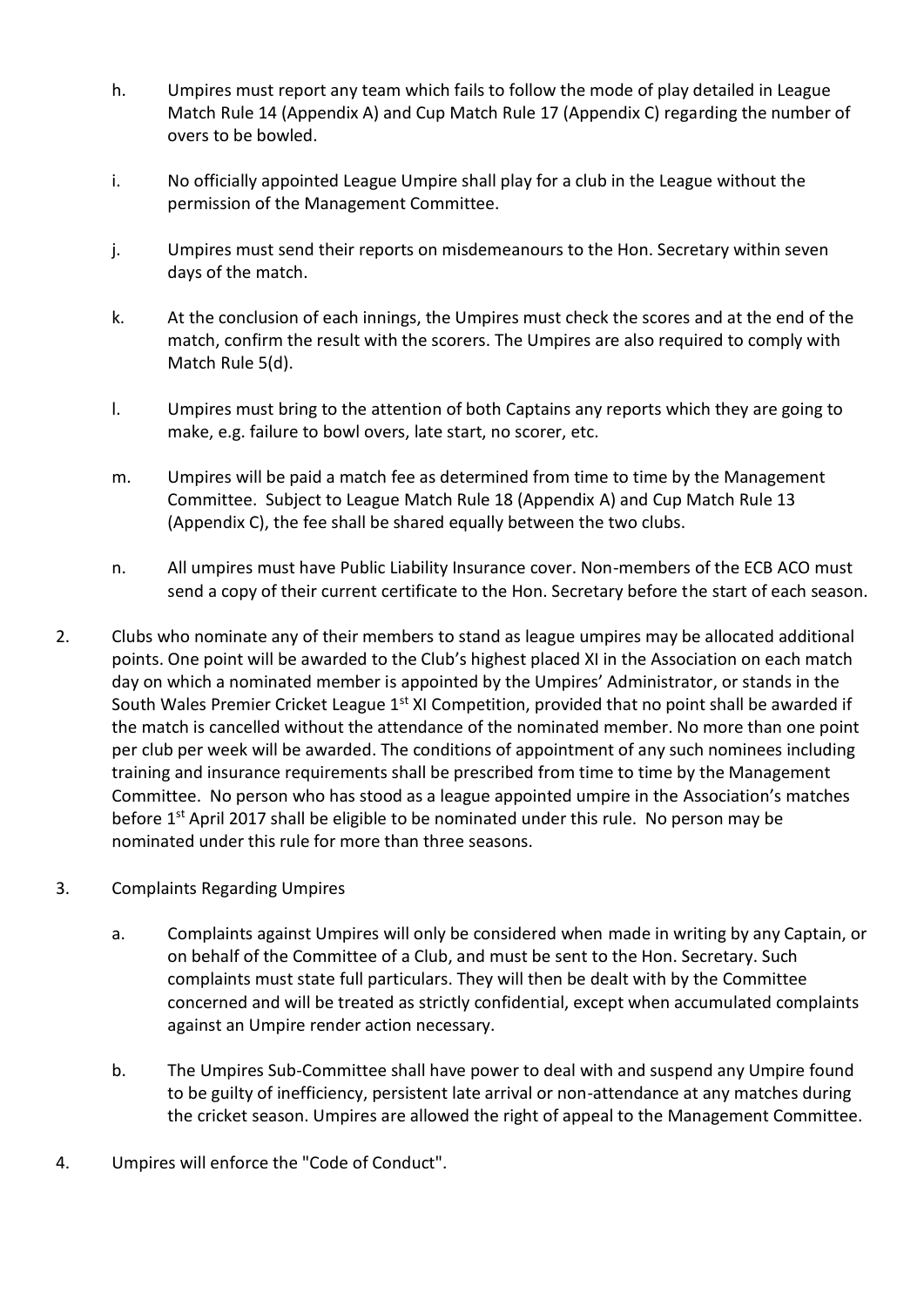#### **CODE OF CONDUCT FOR ALL CLUBS**

- 1. This Code of Conduct applies to all matches played under the control of the Association and is intended to assist in maintaining HIGH STANDARDS.
- 2. Clubs shall be responsible for the behaviour of their Officials, Members and Players. The role of the Captain is ensuring that high standards are established and maintained is emphasised. The Captains are responsible for ensuring that play is conducted within the spirit of the game as well as within the laws.
- 3. Intimidation, aggressive behaviour and deliberate distraction of opponents are unacceptable, Examples of misconduct include but are not limited to:
	- a. Any show of dissent.
	- b. Any unacceptable comment or gesture.
	- c. Swearing, Spitting or Sledging.
	- d. Any action which could be construed as unfair play.
	- e. Any violent conduct.
- 4. The Umpires' decisions are final any aggressive questioning, show of dissent, or failure to comply with Umpires' instructions are unacceptable. Attention of all Clubs and Umpires is drawn to Disciplinary Rule 4 and Umpires Rule 3.
- 5. Each player has a duty to observe the Laws of Cricket and behave in a manner which complies with the spirit of the game, however, the ultimate responsibility lies with the Captain, who should deal promptly and effectively with any misconduct, or indeed with any circumstance which may lead to misconduct. The Captain's responsibility in this area relates to the periods prior to, during and after the game.
- 6. Clubs are encouraged to take action against members for failing to comply with this Code, but this will not prevent the Management Committee, in accordance with Disciplinary Rule 4 and Umpires Rule 3**,** taking whatever steps, it considers necessary.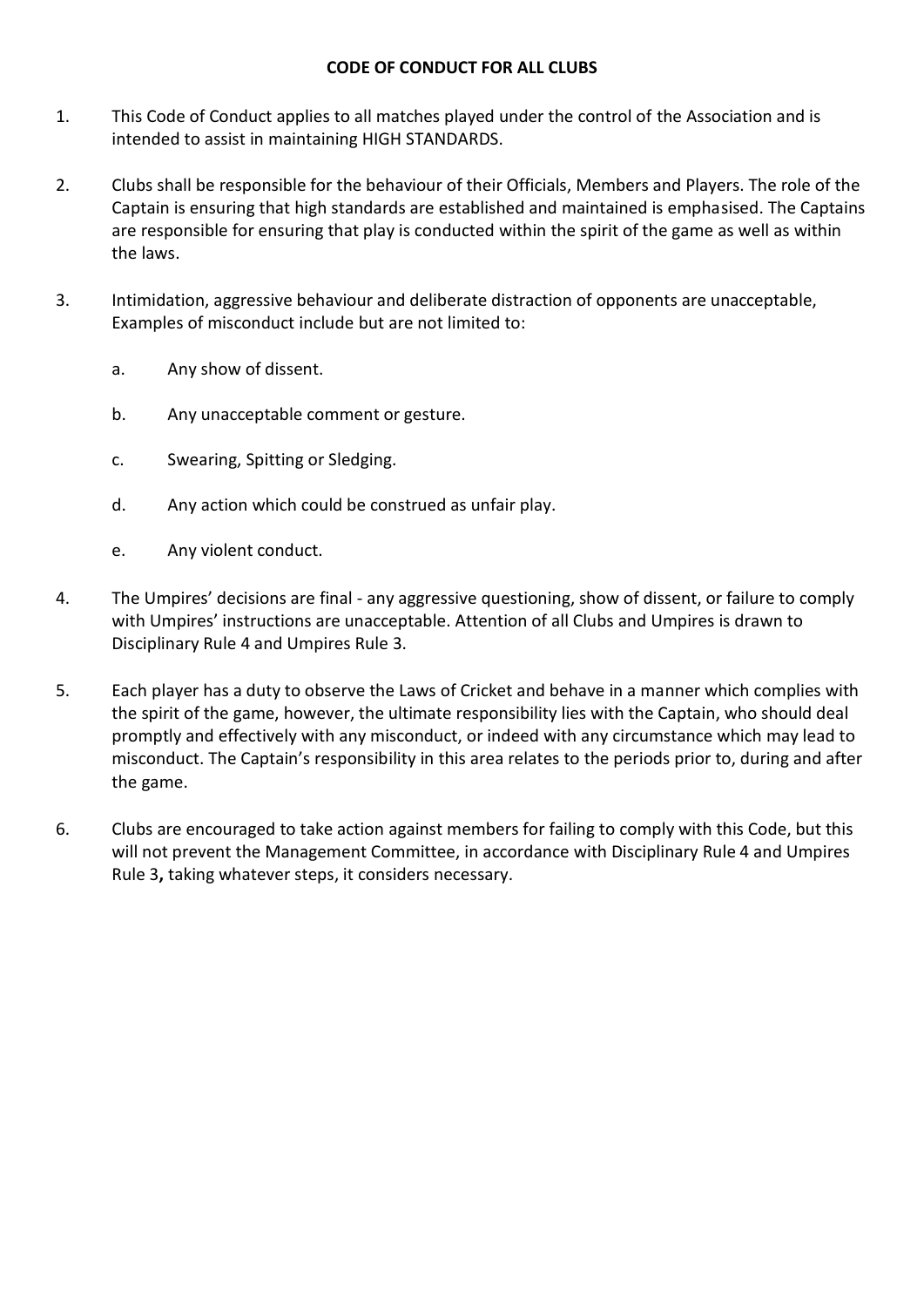### **Memo for All Umpires and Captains in the Association**

In an effort to improve relationships and to get a more uniform approach, all Umpires are being asked to pay more attention to the following Laws of Cricket. The end result of this is that Captains of Teams whose Players fail to behave in an appropriate manner will also themselves be reported to the Disciplinary Procedure.

Any apologies made will be taken into consideration by the Disciplinary Committee but will not prevent the Report from going forward.

The Laws of Cricket - The Preamble - The Spirit of Cricket

Cricket is a game that owes much of its unique appeal to the fact that it should be played not only within its Laws but also within the Spirit of the Game. Any action which is seen to abuse the spirit causes injury to the game itself. The major responsibility for ensuring the spirit of fair play rests with the Captains.

1. There are two Laws which place the responsibility for the team's conduct firmly on the Captain Responsibility of Captains

The Captains are responsible at all times for ensuring that play is conducted within the Spirit of the Game as well as within the Laws.

# Players Conduct

In the event of any player failing to comply with instructions by an Umpire, or criticising by word or action the decisions of an Umpire, or showing dissent, or generally behaving in a manner which might bring the game into disrepute, the Umpire concerned shall in the first place report the matter to the other Umpire and to the player's Captain and instruct the latter to take action.

2. Fair and Unfair Play

According to the Laws the Umpires are the sole judges of fair and unfair play. The Umpires may intervene at any time and it is the responsibility of the Captain to take action where required.

3. The Umpires are authorised to intervene in cases of:

Time Wasting; Damaging the Pitch; Dangerous or Unfair Bowling; Tampering with the Ball; Any other action that they consider to be Unfair.

4. The Spirit of the Game involves RESPECT for:

Your opponents; your own Captain and Team; The Role of the Umpires; the game's traditional values.

5. It is against the Spirit of the Game:

To dispute an Umpire's decision by word, action or gesture. To direct abusive language towards an opponent or Umpire. To indulge in cheating or any sharp practice, for instance: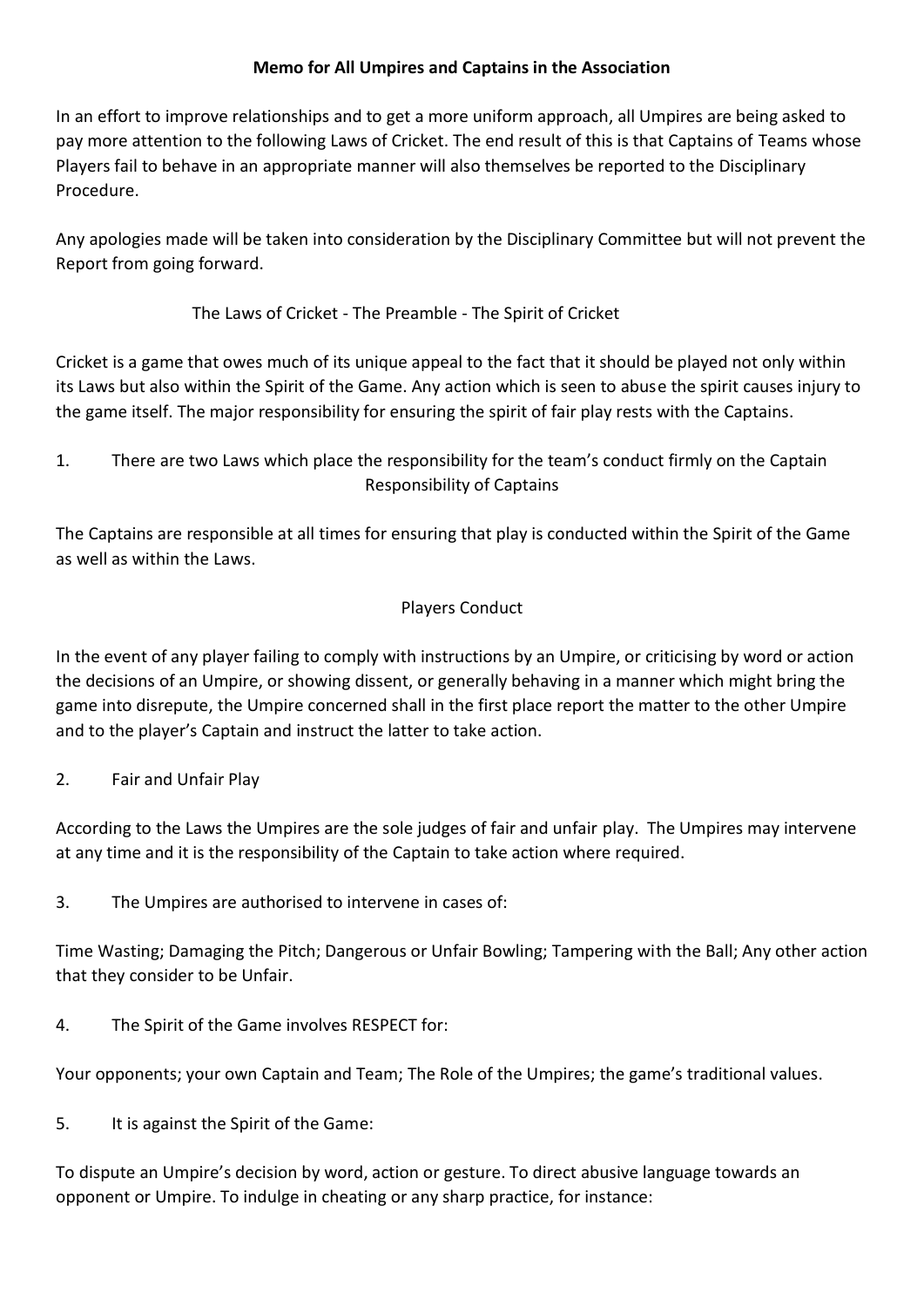- (a) to Appeal knowing that the batsman is not out.
- (b) to advance towards an Umpire in an aggressive manner when appealing.
- (c) to seek or distract an opponent either verbally or by harassment with persistent clapping or unnecessary noise under the guise of enthusiasm and motivation of one's own side.
- 6. Violence

There is no place for any act of violence on the field of play.

7. Players

Captains and Umpires together set the tone for the conduct of a Cricket match. Every player is expected to make an important contribution to this.

Law 1.4 - Responsibility of Captains

The Captains are responsible at all times for ensuring that play is conducted within the Spirit and Tradition of the game as well as within the Laws. See The Preamble - The Spirit of Cricket and Law 41.1 (Fair and Unfair play - Responsibility of Captains).

### **Safeguarding**

The Association adopts as part of its Rules and will comply with, apply and enforce the ECB "Safe Hands" Policy for the time being in force and the Cricket Wales Safeguarding Standards from time to time in force.

### **Equity**

To strive to the best of its ability to ensure that equitable treatment is given to all with whom it has contact irrespective of age, gender, religion, disability, ethnic origin or sexual orientation.

### **Chwarae Teg**

To promote Good Behaviour in Junior Cricket Teams in accordance with the Sports Council for Wales Chwarae Teg Initiative 2001, and any amendments made to these guidelines from time to time either by that Body or any of its approved successors.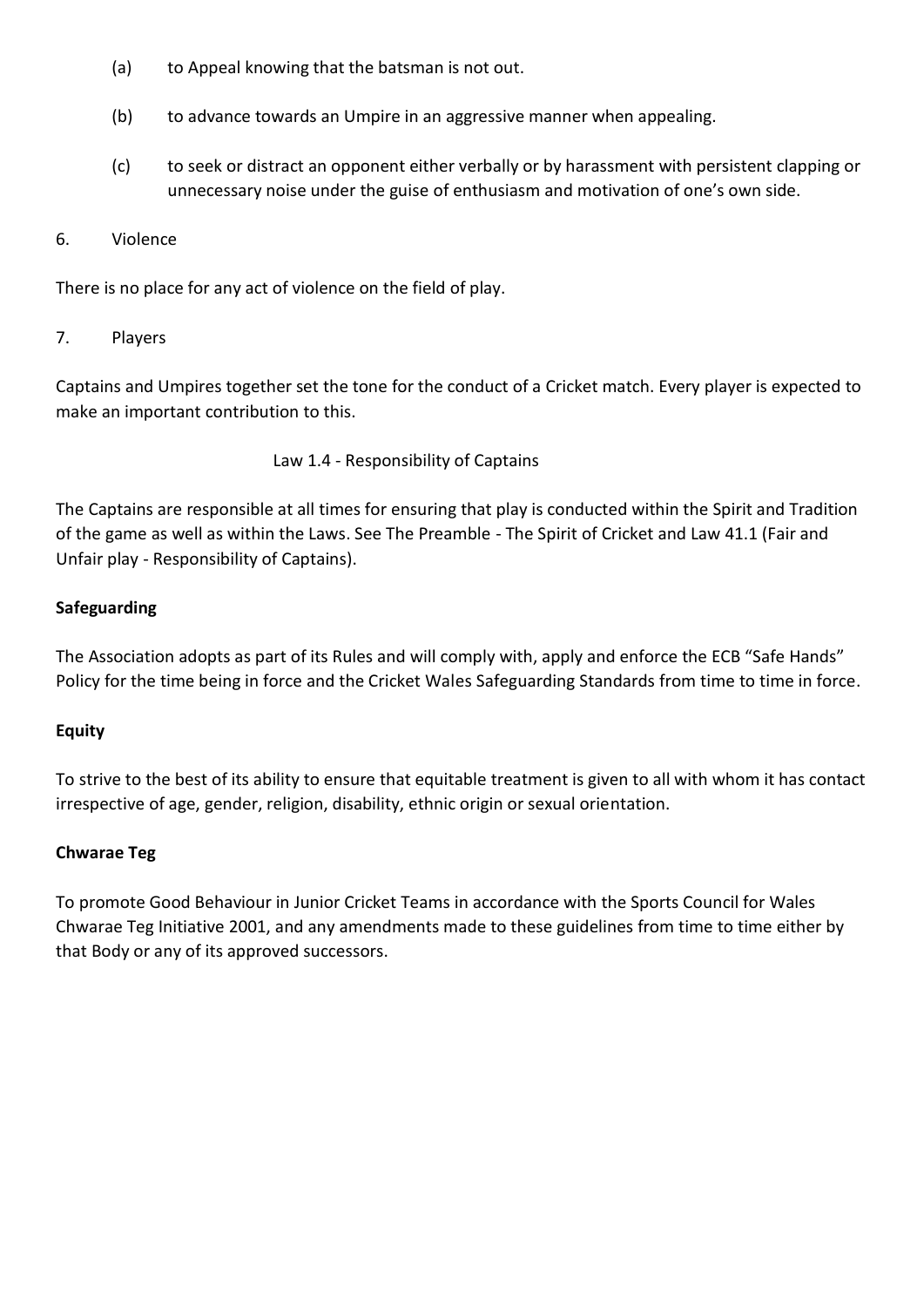#### **GENERAL MATCH RULES**

- 1. All matches must be played under the Laws of the M.C.C. with the exceptions listed below and the mode of play as set out in the League Match and Cup Match Rules.
- 2. The Association will implement fully all ECB Playing Guidelines.
- 3. The award of penalty runs under Laws 41 and 42 and the application of the suspension and removal provisions of Law 42 shall not be permitted except in matches in which two league appointed umpires are officiating.
- 4. Players may wear coloured clothing in League and Cup matches provided that every player, including substitutes, must be similarly attired.
- 5. Responsibility for determining the fitness of the ground and conditions shall pass to League appointed umpires immediately upon the arrival of either of them, if more than one, at the ground.
- 6. Match Cancellations
	- a. In matches with no appointed umpires, either team believing that a cancellation is unreasonable may:
		- i. On match day inform the other team's secretary and the league secretary that the decision is challenged.
		- ii. At its own expense, request a league umpire to visit the ground to compile a report on its fitness and submit it to the Hon Secretary within 3 days of the match in question.
	- b. The Management Committee, after hearing from both clubs, shall determine what, if any, action is appropriate.

### **LEAGUE MATCH RULES**

- 1. The Home side shall provide two new 1<sup>st</sup> XI approved balls, one for each innings in Divisions 1, 2 and 3 of the league. In Divisions 4 and below, new 2<sup>nd</sup> XI approved balls may be used. In Division 4 and below, if new balls are not used, the Home team must provide two S.W.C.A approved balls in good condition. In all matches, the visiting Captain shall choose which ball his team shall use to bowl.
- 2. Only official S.W.C.A. stamped balls as approved by the Management Committee are to be used.
- 3. Championship Structure
	- a. The Management Committee shall determine the structure of divisions for playing the Championship during each season. The structure will be a ladder system and will take into account the number of Clubs in membership of the Association not playing in the SWPCL and will be based as far as reasonably possible on the principle that each division should comprise ten Clubs.
	- b. Subject to 3(c) below there shall be promotion and relegation between the various divisions in accordance with the table annexed to these rules and the following provisions.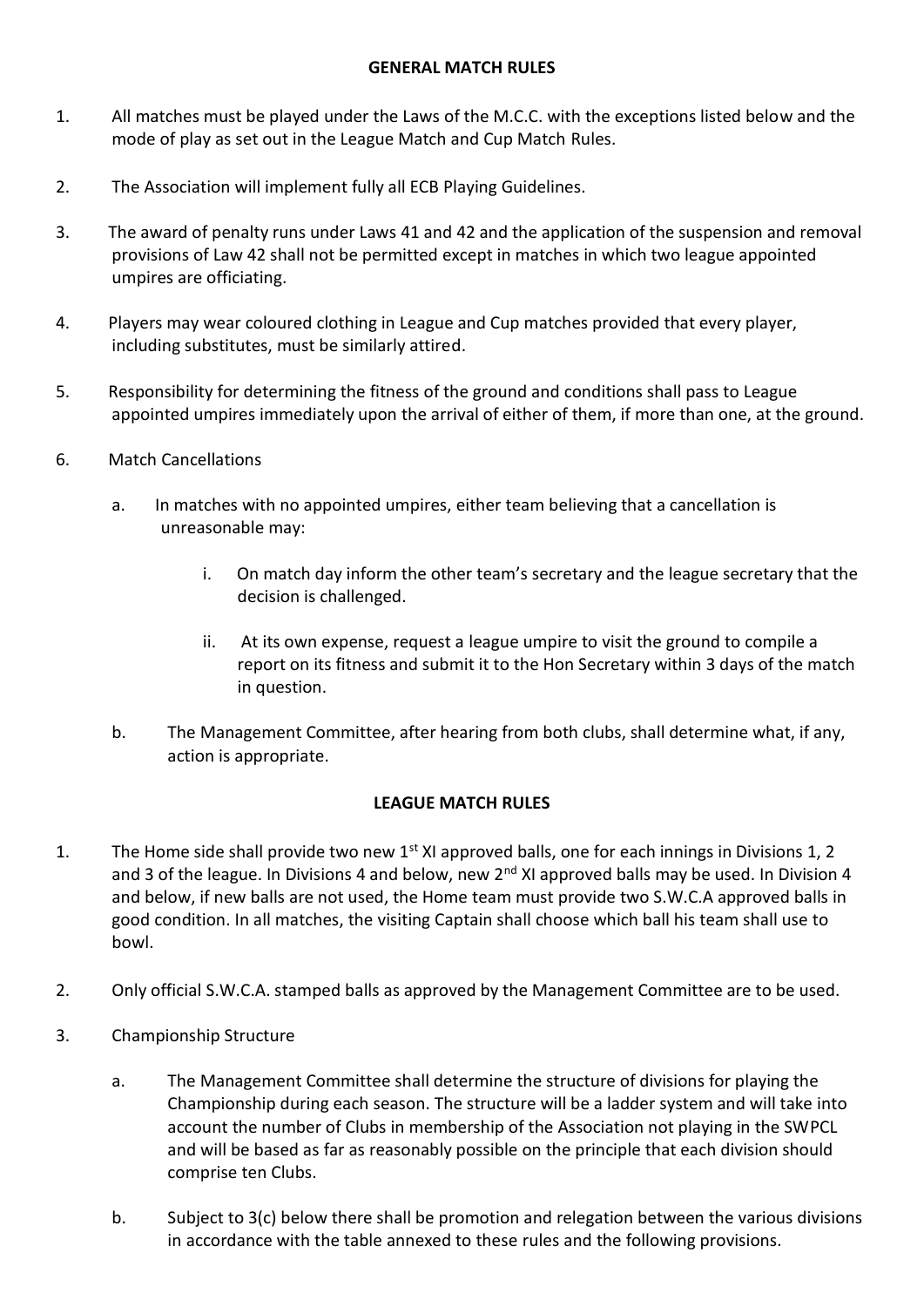- i. Should any team eligible for promotion belong to a Club which already has a team in the Division immediately above, that team shall not be promoted.
- ii. In the case of the lowest division, only one team from a club may be promoted to the division above in any year and sub-paragraph (i) above shall thereafter apply.
- iii. Except in the case of the lowest two divisions should any team liable to relegation belong to a Club which already has a team in the Division immediately below, both teams shall be relegated.
- iv. Relegation of a team to the lowest division shall not be prevented by the presence of another team or teams from the same club in that division.
- v. In case of any dispute as to promotion and relegation, the Management Committee's decision shall be final.
- c. No Club may be promoted to a higher division unless it meets the standard required for that higher division as determined by the assessment of the Grounds Sub Committee in its routine assessments of all Clubs undertaken from time to time. The Management Committee may on giving not less than 6 months' notice expiring at the date of the Annual General Meeting from time to time impose or suspend a requirement that clubs hold and maintain a current ECB Clubmark Accreditation or its successor equivalent as a condition of being eligible to play in Division One in the following season.
- d. In addition to the routine assessments undertaken as in (c) above a Club may in any particular season require the Grounds Sub Committee to undertake a further assessment of its ground provided the request is made before the 31st July in that year.
- e. The Management Committee will issue a fixture list for every season to reflect the structure determined under 3(a) above. The venue specified in the fixture list may not be changed without the prior consent of the Management Committee.
- f. Subject to Appendix B Rule 5, all matches must be played on Saturdays unless in exceptional circumstances the Management Committee directs otherwise but in any event before 1st September in that year.
- g. The champion Club in each division each season will be the Club that scores the highest number of points in that season after deducting points as a consequence of penalties imposed on the Club during that season.
- h. When more than one Club in a division scores the same number of points the following, in order, shall determine which Club has the higher position: the Club winning the greater number of matches; or, if they are still equal, the Club losing the fewer number of matches; or, if they are still equal, the Club winning the greater number of bonus points; or, if they are still equal, the Club with the higher Net Run Rate, or, if they are still equal they shall be considered to have finished in an equal position in their division unless an issue of promotion or relegation arises, in which event the Management Committee will arrange a play off, such play offs being the only matches that may be played after 31st August in any year.
- i. Any Club may upon giving notice before  $1<sup>st</sup>$  November request the Management Committee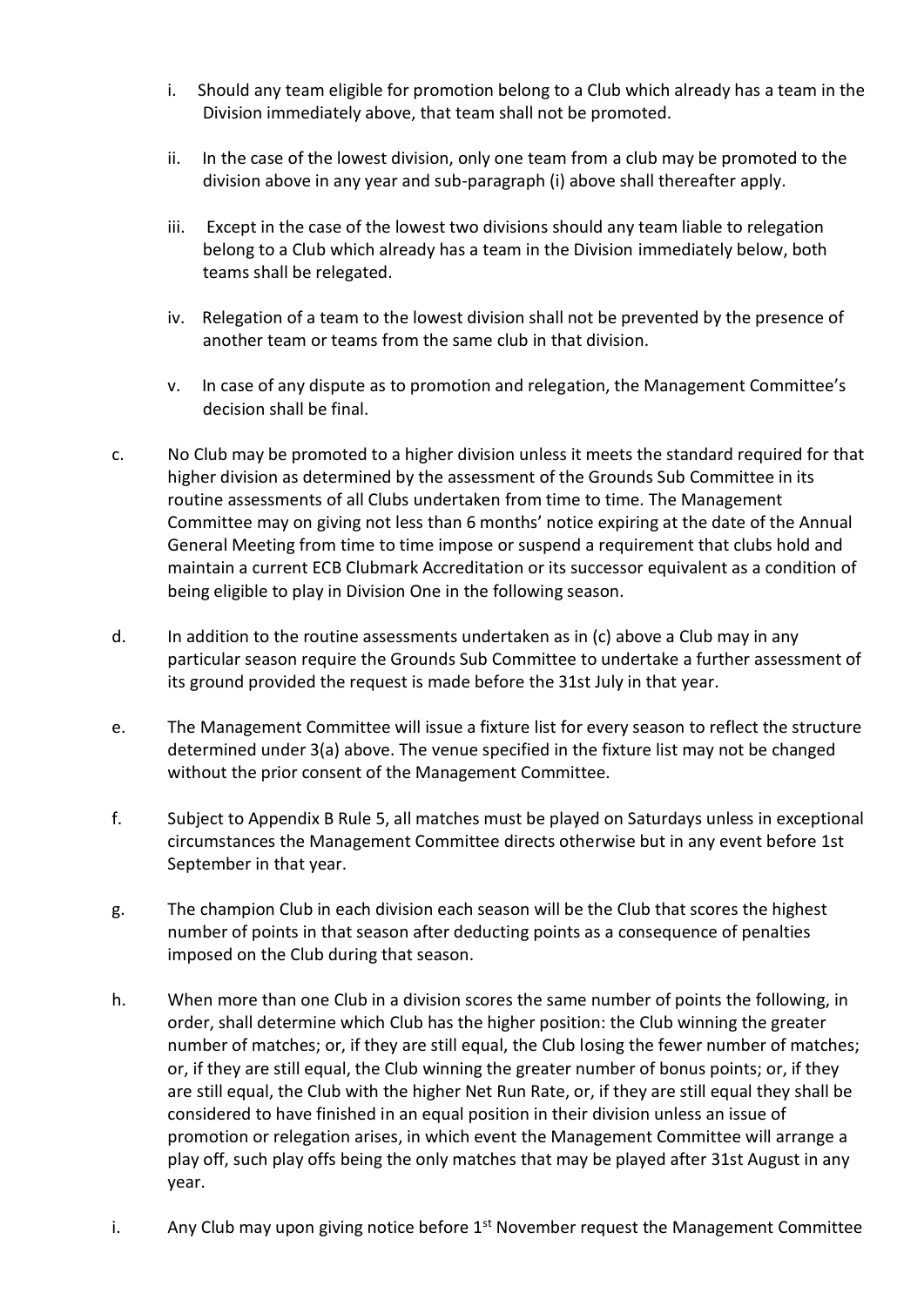to admit further teams from that Club to the league. Any such team or teams shall be placed in the lowest division of the league. Clubs newly admitted to the league will have their team, or teams if more than one, placed in the lowest Division of the league. Clubs may, upon giving notice before  $31<sup>st</sup>$  December, withdraw any of their teams from the League for the season next following.

There shall be promotion and relegation in accordance with rule 3(b).

- j. The champion Club in each division will be presented with the trophy for the relevant division together with a sum of money to assist in the purchase of mementoes for the Club's players.
	- i. All trophies presented as above may be retained by the relevant Club provided that the Club (in writing and signed by an appropriate official of the Club) accepts full responsibility for the trophy whilst in its possession, indemnifies the Association against its loss or damage, and undertakes to return it to the Secretary on or before 31st July of the following season.
	- ii. Failure to return a trophy by this date will result in a fine of £60.
	- iii. Winning clubs who fail to send a representative to the Annual Dinner will not be entitled to receive a sum of money for the purchase of mementoes. A player who has won a divisional award will not be entitled to receive it if he or a representative of his club does not attend the Annual Dinner to receive it.
- 4. Matches in Divisions 1, 2 and 3 shall be played in accordance with the rules set out in Appendix A. Matches in Divisions 4 and below shall be played in accordance with the rules set out in Appendix B. Matches in the Cup and the Intermediate Cup shall be played in accordance with the rules set out in Appendix C.
- 5. No player who has played in any of their club's league teams on a Saturday is eligible to play in any other of their club's league teams on the Sunday immediately following. This rule does not apply to players who were U17 on the preceding  $1<sup>st</sup>$  September.
- 6. Results
	- a. The Management Committee will prescribe from time to time the manner in which results and other match information must be reported to the Association and the deadline for submitting such reports. Failure to submit any report in the prescribed manner and by the deadline will incur:
		- i. On the first two occasions in any season, a £5 fine
		- ii. On the next two occasions, a £10 fine
		- iii. On the next two occasions, a £10 fine and a deduction of one point for the offending team.
		- iv. On the next two occasions, a £10 fine and a deduction of two points for the offending team, and so on.
		- v. These penalties are cumulative across all of a clubs teams in the Association.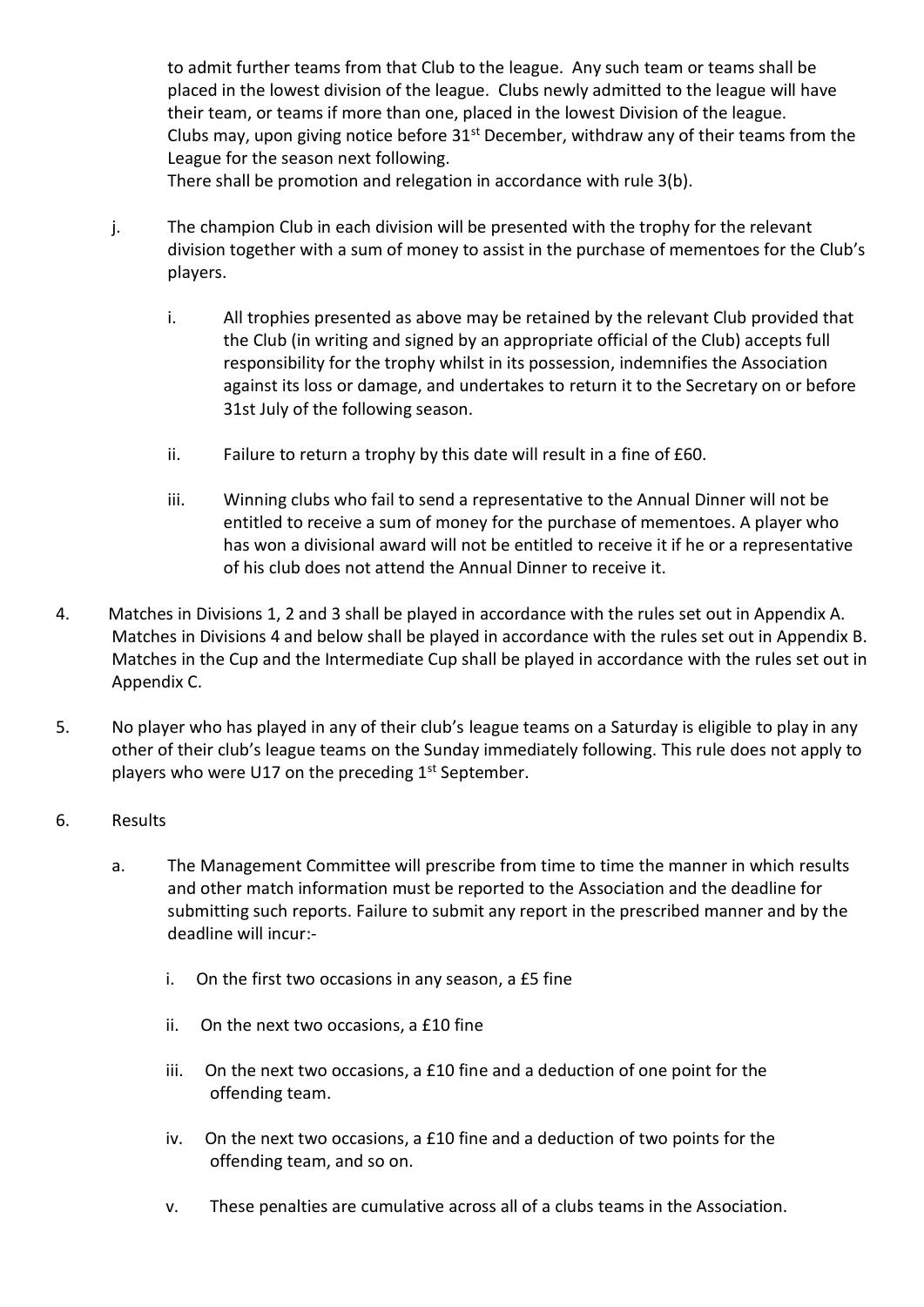- b. Each team shall appoint its own scorer.
- c. In any match in which league umpires officiate, each Captain must submit an umpires marking report.
- d. It is the duty of both umpires to agree the respective scores at the end of each innings with the scorers. The umpires must submit reports on the two teams and their captains and the pitch and any disciplinary reports and are responsible for checking the result reported by the home club.
- e. For each match the home club shall enter the scorecard on the Play-Cricket website by 6.00pm on the Monday following the match and the away club shall check it by 6.00pm on the Wednesday following the match.
- 7. Captains of Clubs failing to bowl their overs by the prescribed time must, if there are considered to be extenuating circumstances, submit a report to the Association in the manner and by the deadline from time to time prescribed by the management committee. Reports not submitted by the deadline will be disregarded.
- 8. In the event of a Club, without reasons acceptable to the Management Committee, failing to bowl their overs within the appropriate time points shall be deducted as follows:
	- a. First & Second overs one point each.
	- b. Third & Fourth overs two points each.
	- c. Fifth & Sixth overs three points each and so on.
- 9. Any Club failing to fulfil a League engagement in any Division shall have points deducted equivalent to the maximum points for a win in their respective divisions and be fined £60 to be paid to the Association Treasurer by the date of the next Management Committee meeting after the fine has been imposed. If the offending club is the away side, the Treasurer will forward the £60 to the home club. If the offending club is the home side, the Treasurer will reimburse travelling costs to the away club, upon appeal to the Management Committee. In either case the non-offending club will be awarded the maximum number of points available. The Club breaking the engagement shall be liable to expulsion from the Association. At the discretion of the Management Committee Paragraph 9 of the Constitution shall then apply.
- 10. In the event of any Club disbanding or being disqualified from taking part in the competition, all matches such Club has played, no matter what the result has been, shall be considered void, and all matches such Club is engaged in shall be considered void, as League matches.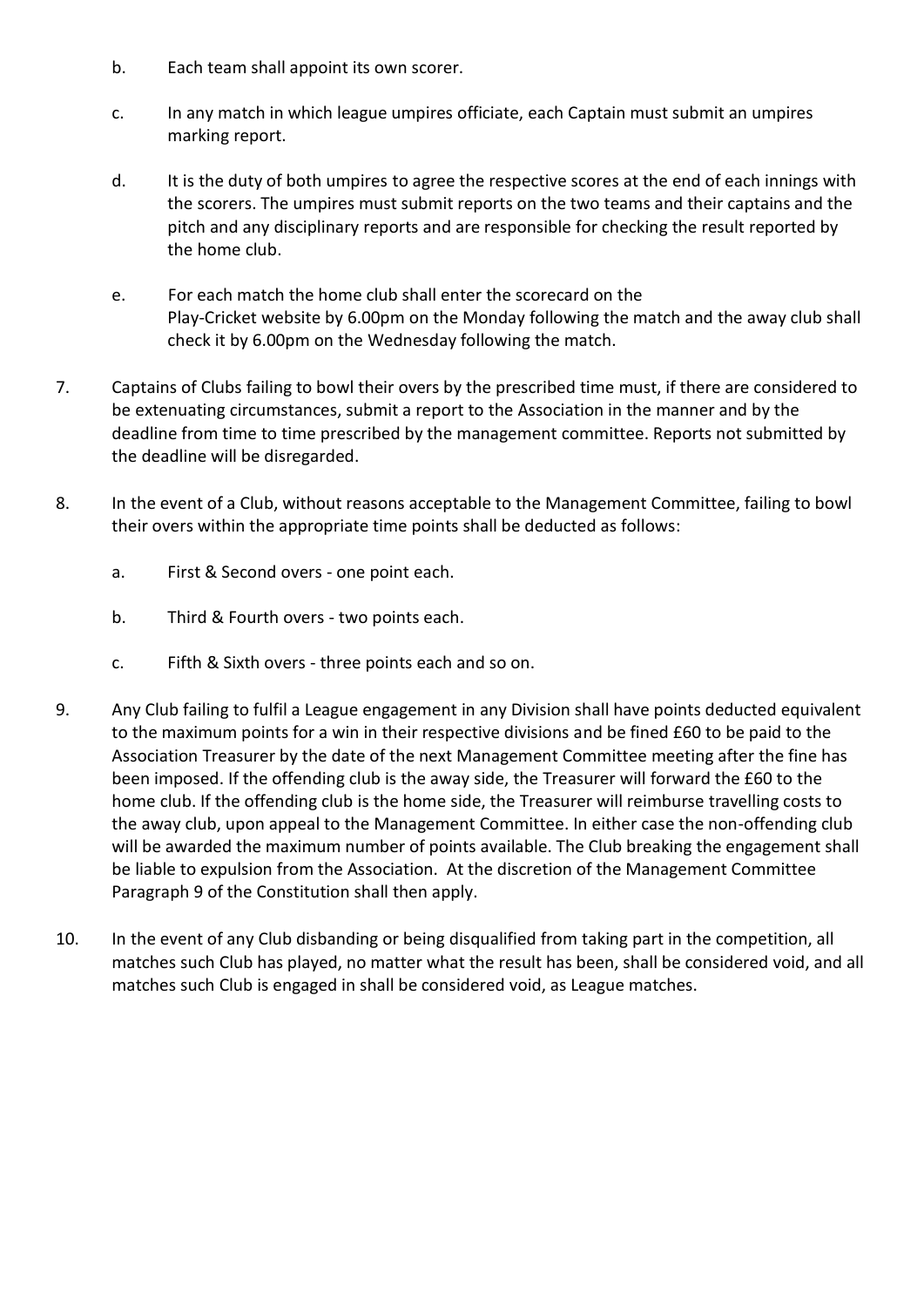## **Reduced Overs Table**

# **Playing time left**

| Overs Left in game | Hours                   | Mins         | Overs each Team |  |  |
|--------------------|-------------------------|--------------|-----------------|--|--|
|                    |                         |              | All matches     |  |  |
| 100                | 5                       | 50           | 50              |  |  |
| 99                 | 5                       | 46           |                 |  |  |
| 98                 | 5                       | 43           | 49              |  |  |
| 97                 | 5                       | 40           |                 |  |  |
| 96                 | 5                       | 36           | 48              |  |  |
| 95                 | 5                       | 33           |                 |  |  |
| 94                 | 5                       | 29           | 47              |  |  |
| 93                 | 5                       | 26           |                 |  |  |
| 92                 | 5                       | 22           | 46              |  |  |
| 91                 | 5                       | 19           |                 |  |  |
| 90                 | 5                       | 15           | 45              |  |  |
| 89                 | 5                       | 12           |                 |  |  |
| 88                 | 5                       | 8            | 44              |  |  |
| 87                 | 5                       | 5            |                 |  |  |
| 86                 | 5                       | $\mathbf{1}$ | 43              |  |  |
| 85                 | 4                       | 57           |                 |  |  |
| 84                 | $\overline{\mathbf{4}}$ | 54           | 42              |  |  |
| 83                 | 4                       | 51           |                 |  |  |
| 82                 | 4                       | 47           | 41              |  |  |
| 81                 | $\overline{\mathbf{4}}$ | 44           |                 |  |  |
| 80                 | 4                       | 40           | 40              |  |  |
| 79                 | $\overline{\mathbf{4}}$ | 37           |                 |  |  |
| 78                 | 4                       | 33           | 39              |  |  |
| 77                 | 4                       | 29           |                 |  |  |
| 76                 | $\overline{\mathbf{4}}$ | 26           | 38              |  |  |
| 75                 | 4                       | 22           |                 |  |  |
| 74                 | 4                       | 19           | 37              |  |  |
| 73                 | 4                       | 15           |                 |  |  |
| 72                 | 4                       | 12           | 36              |  |  |
| 71                 | $\overline{\mathbf{4}}$ | 8            |                 |  |  |
| 70                 | 4                       | 5            | 35              |  |  |
| 69                 | 4                       | $\mathbf 1$  |                 |  |  |
| 68                 | 3                       | 58           | 34              |  |  |
| 67                 | 3                       | 54           |                 |  |  |
| 66                 | 3                       | 51           | 33              |  |  |
| 65                 | 3                       | 47           |                 |  |  |
| 64                 | 3                       | 44           | 32              |  |  |
| 63                 | 3                       | 40           |                 |  |  |
| 62                 | 3                       | 37           | 31              |  |  |
| 61                 | 3                       | 33           |                 |  |  |
| 60                 | 3                       | 30           | $30\,$          |  |  |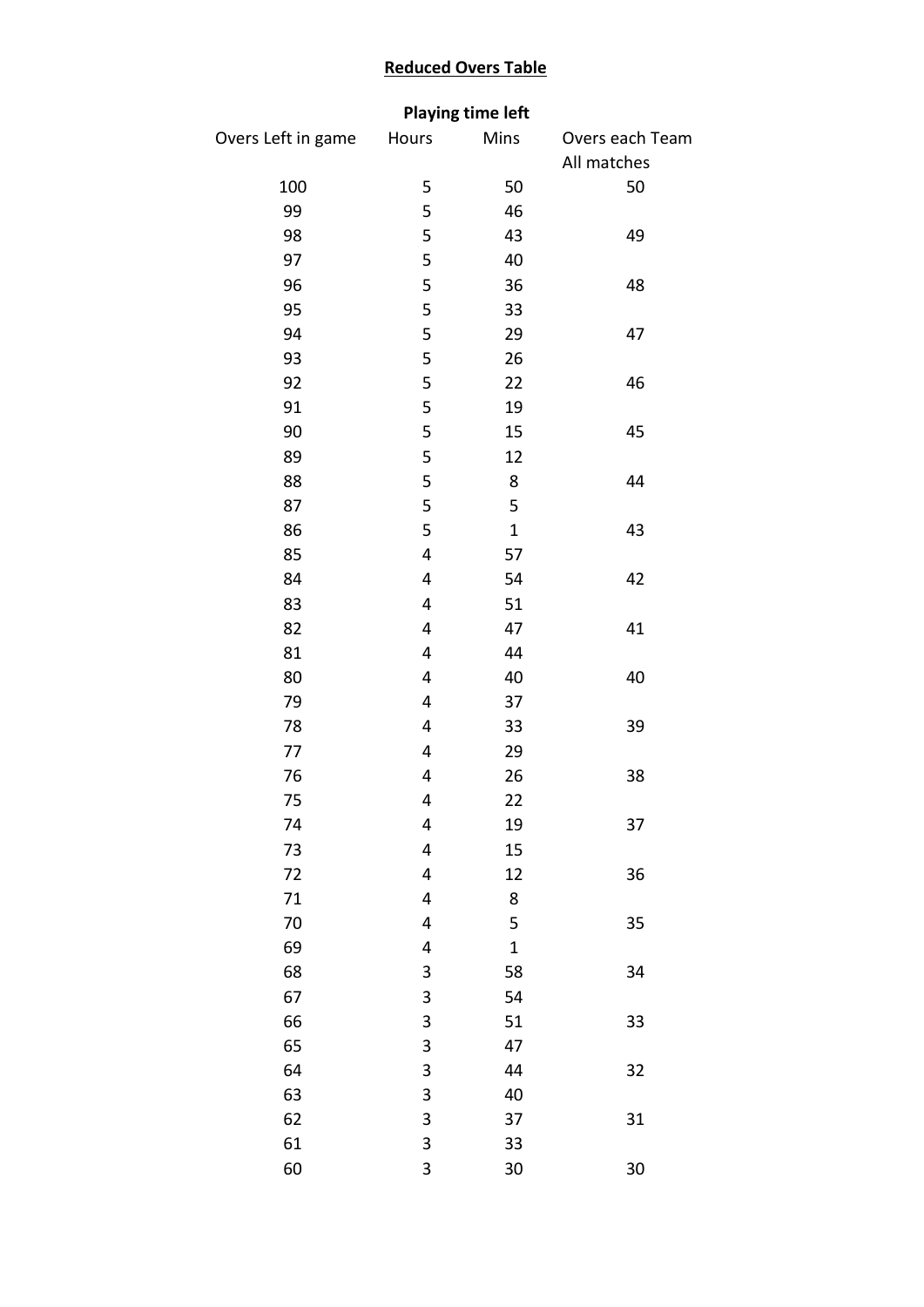|               |                         | <b>Playing time left</b> |            |
|---------------|-------------------------|--------------------------|------------|
| Overs Left in |                         |                          | Overs each |
| game          | Hours                   | Mins                     | team       |
|               |                         |                          | Appendix B |
| 60            | 3                       | 30                       | 30         |
| 59            | 3                       | 26                       |            |
| 58            | 3                       | 23                       | 29         |
| 57            | 3                       | 19                       |            |
| 56            | 3                       | 16                       | 28         |
| 55            | 3                       | 12                       |            |
| 54            | 3                       | 9                        | 27         |
| 53            | 3                       | 6                        |            |
| 52            | 3                       | $\overline{2}$           | 26         |
| 51            | $\overline{2}$          | 58                       |            |
| 50            | $\overline{\mathbf{c}}$ | 55                       | 25         |
| 49            | $\overline{2}$          | 51                       |            |
| 48            | $\overline{2}$          | 48                       | 24         |
| 47            | $\overline{\mathbf{c}}$ | 44                       |            |
| 46            | $\overline{2}$          | 41                       | 23         |
| 45            | $\overline{2}$          | 37                       |            |
| 44            | $\overline{\mathbf{c}}$ | 34                       | 22         |
| 43            | $\overline{\mathbf{c}}$ | 30                       |            |
| 42            | $\overline{2}$          | 27                       | 21         |
| 41            | $\overline{c}$          | 23                       |            |
| 40            | $\overline{2}$          | 20                       | 20         |
| 39            | $\overline{2}$          | 16                       |            |
| 38            | $\overline{2}$          | 13                       | 19         |
| 37            | $\overline{\mathbf{c}}$ | 9                        |            |
| 36            | $\overline{\mathbf{c}}$ | 6                        | 18         |
| 35            | $\overline{2}$          | $\overline{2}$           |            |
| 34            | 1                       | 59                       | 17         |
| 33            | $\mathbf 1$             | 55                       |            |
| 32            | $\mathbf 1$             | 52                       | 16         |
| 31            | 1                       | 48                       |            |
| 30            | $\mathbf 1$             | 45                       | 15         |
| 29            | $\mathbf 1$             | 41                       |            |
| 28            | 1                       | 38                       |            |
| 27            | $\mathbf 1$             | 34                       |            |
| 26            | $\mathbf 1$             | 31                       |            |
| 25            | 1                       | 27                       |            |
| 24            | $\mathbf 1$             | 24                       |            |
| 23            | $\mathbf 1$             | 20                       |            |
| 22            | $\mathbf 1$             | 17                       |            |
| 21            | 1                       | 13                       |            |
| 20            | $\mathbf 1$             | 10                       |            |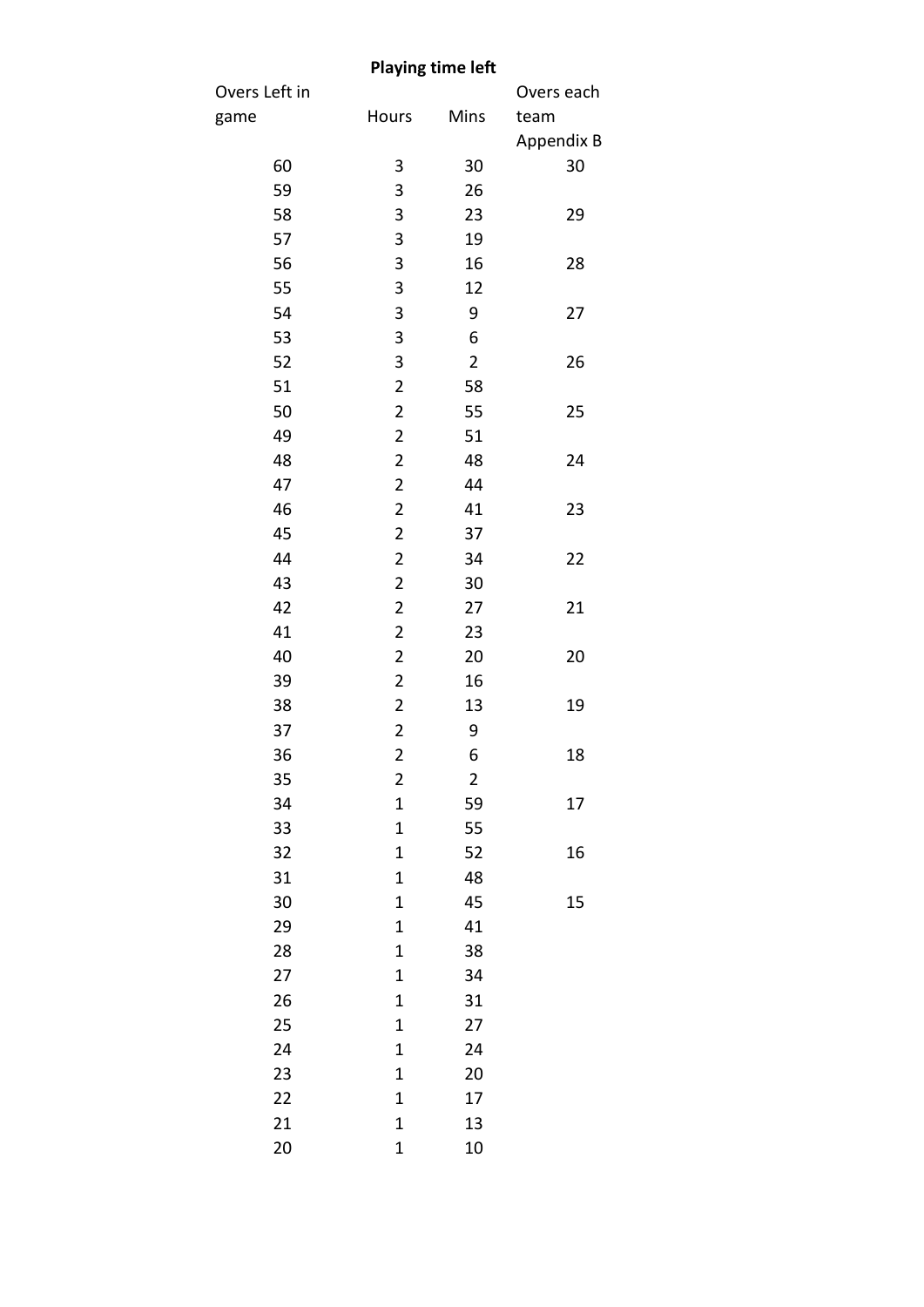## **Playing time left**

| Overs Left in  |       |      |
|----------------|-------|------|
| game           | Hours | Mins |
|                |       |      |
| 19             | 1     | 6    |
| 18             | 1     | 3    |
| 17             | 0     | 59   |
| 16             | 0     | 56   |
| 15             | 0     | 52   |
| 14             | 0     | 49   |
| 13             | 0     | 45   |
| 12             | 0     | 42   |
| 11             | 0     | 38   |
| 10             | 0     | 35   |
| 9              | 0     | 31   |
| 8              | 0     | 28   |
| 7              | 0     | 24   |
| 6              | 0     | 21   |
| 5              | 0     | 17   |
| 4              | 0     | 14   |
| 3              | 0     | 11   |
| $\overline{c}$ | 0     | 7    |
| $\overline{1}$ | 0     | 4    |

**NB: These times do not include time for tea or the interval between innings and appropriate allowances must be made**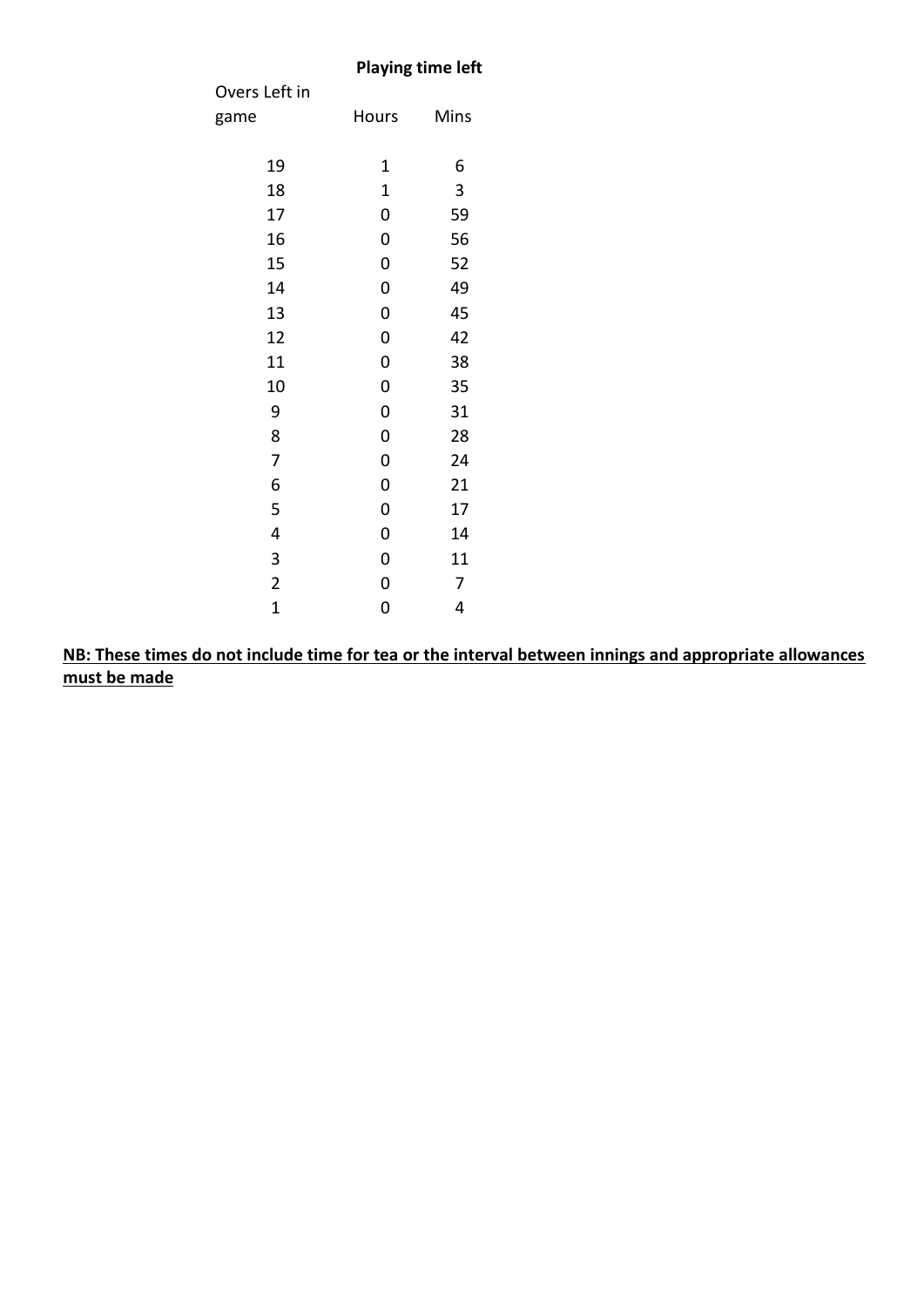## **APPENDIX A MATCH RULES DIVISIONS 1 – 3**

#### 1.Starting Times.

- a. Unless both teams agree otherwise, the scheduled hours of play shall be 1.00pm until 7.20pm. There shall be one interval of thirty minutes duration between innings, during which tea may be taken. If, because of interruption, tea has already been taken, the interval shall be ten minutes.
- b. Matches may start at any time between 12.30pm and 1.30pm by agreement between the respective clubs provided that in the absence of agreement otherwise by 6.00pm on the Thursday preceding the match, the default start time of 1.00 pm shall apply. Such agreement shall be notified to the Honorary Assistant Secretary by e-mail by 6.00pm on the Thursday preceding the relevant match day and shall not thereafter be varied. In default of such agreement and notification, the hours of play shall be those specified in paragraph (a) above. Failure to comply with all the requirements of this rule will render the match null and void and no points will be awarded to either side.
- c. The scheduled finishing time for a match shall be 6 hours 20 minutes after the agreed starting time.
- 2. A match shall not start until both sides have seven or more players present and ready to play. A team not having 7 or more players present 15 minutes prior to the scheduled start of the match shall be deemed to have lost the toss.
- 3. If either club is not ready to commence at the time appointed in Rule 1, such club or clubs shall be liable to a fine of not less than £10.
- 4. A player (even if nominated on the Team Sheet) who fails to appear until after the first innings has been completed (whatever the duration of that innings) shall not be permitted to take part in the match other than to field.
- 5. The following restriction relating to the placement of fielders shall apply.
	- a. At the instant of delivery, a minimum of four fielders (plus the bowler and the wicketkeeper) must be within an area bounded by two semi-circles centred on each middle stump, each with a radius of 30 yards, and joined by a parallel line on each side of the pitch.
	- b. In the event of an infringement, the umpire at the striker's end shall call and signal 'No Ball'.
- 6.
- a. Except as otherwise provided, each match shall comprise 50 overs per side with no transfer of unused overs. The team batting first is Team A and the Team batting second is Team B. Team A may declare its innings closed at any time and if it does so will be deemed to be all out for the purposes of bonus points. For the purposes of DLS, Team A will be considered to have used the full allocation of overs available to it at the time of declaration. A freak declaration with the deliberate intention of losing a match and/or limiting the number of points which can be won by Team B, will be dealt with by the Management Committee as it sees fit.
- b. If any match is interrupted after it has started such that the number of overs available to be faced by either side is reduced from that determined when the match started, the revised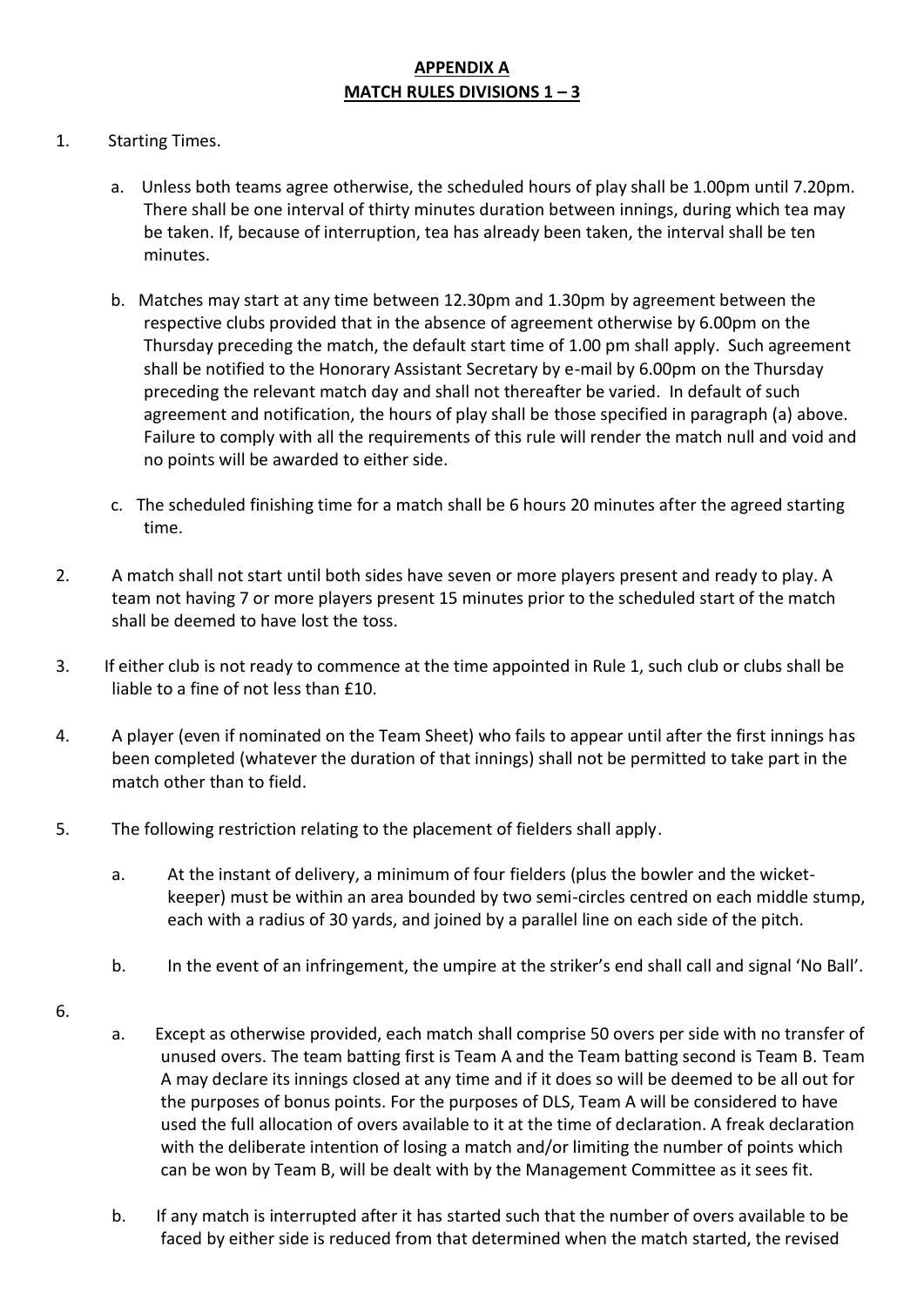target shall be computed using the Duckworth-Lewis- Stern method (DLS) in accordance with instructions issued from time to time by the Management Committee.

- 7. No bowler may bowl more than 10 overs. In a delayed start, or interrupted match where the overs are reduced no bowler may bowl more than one-fifth of the total overs allowed (unless such a number has been exceeded before the interruption), except that where the total overs are not divisible by five, an additional over shall be allowed to the minimum number of bowlers necessary to make up the balance.
- 8. Wides
	- a. **Leg side Wides -** In addition to applying Law 22, umpires shall call a ball wide if it passes both outside the batsman and outside the line of leg stump.
	- **b. Off side Wides –** An additional line parallel to the return crease and running between the bowling crease and the popping crease shall be marked with its inside edge 17 inches from the return crease. Any ball passing outside the offside wide line not having previously been in contact with the batter, their bat, or their clothing shall be called wide if, in the opinion of the umpire, the batter is unable to play a normal cricket stroke.
- 9. The team scoring the highest number of runs, whether actual or determined by the Duckworth, Lewis, Stern method, will be the winners and awarded 10 points.
- 10. If Team B score the same number of runs as Team A whether actual or determined by the Duckworth, Lewis, Stern method, both teams will be awarded 5 points.
- 11. If no play is possible due to weather or ground conditions, then both teams shall be awarded 4 points.

| <b>Batting</b>  |                       |                |     |     |     |  |
|-----------------|-----------------------|----------------|-----|-----|-----|--|
| Overs Available | <b>Runs Scored</b>    |                |     |     |     |  |
| 45 to 50 Overs  | 50                    | 90             | 130 | 170 | 200 |  |
| 40 to 44 Overs  | 45                    | 80             | 120 | 150 | 180 |  |
| 35 to 39 Overs  | 40                    | 70             | 110 | 135 | 160 |  |
| 30 to 34 Overs  | 35                    | 65             | 90  | 120 | 140 |  |
| 25 to 30 Overs  | 30                    | 55             | 80  | 100 | 120 |  |
| 20 to 24 Overs  | 25                    | 45             | 65  | 85  | 100 |  |
| Up to 19 Overs  | 20                    | 35             | 50  | 65  | 80  |  |
|                 | <b>Points Awarded</b> |                |     |     |     |  |
|                 | $\mathbf 1$           | $\overline{2}$ | 3   | 4   | 5   |  |

12. Bonus Points will be awarded throughout the innings thus: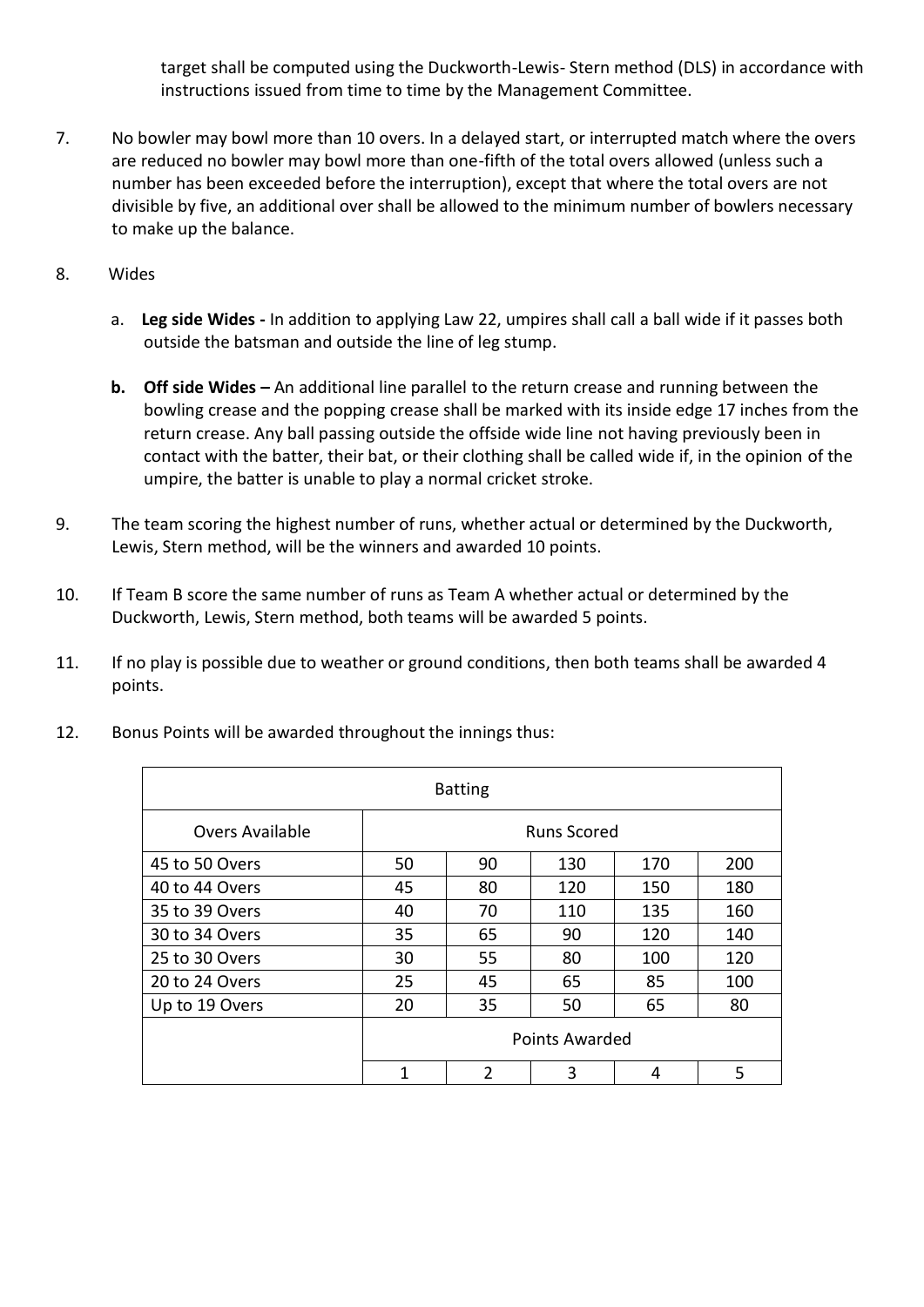| <b>Bowling</b>         |                       |                |                |                |                |   |   |   |   |    |
|------------------------|-----------------------|----------------|----------------|----------------|----------------|---|---|---|---|----|
|                        | <b>Wickets Taken</b>  |                |                |                |                |   |   |   |   |    |
|                        | 1                     | 2              | 3              | 4              | 5              | 6 | 7 | 8 | 9 | 10 |
| <b>Overs Available</b> | <b>Points Awarded</b> |                |                |                |                |   |   |   |   |    |
| 45 to 50 Overs         | 0                     | $\mathbf{1}$   | 1              | $\overline{2}$ | $\overline{2}$ | 3 | 3 | 4 | 4 | 5  |
| 40 to 44 Overs         | 0                     | $\mathbf{1}$   | $\overline{2}$ | $\mathfrak{p}$ | 3              | 3 | 4 | 4 | 5 | 5  |
| 35 to 39 Overs         | 1                     | $\mathbf{1}$   | $\overline{2}$ | 3              | 3              | 4 | 4 | 5 | 5 | 5  |
| 30 to 34 Overs         | 1                     | $\mathbf{1}$   | $\overline{2}$ | 3              | 4              | 4 | 5 | 5 | 5 | 5  |
| 25 to 30 Overs         | 1                     | $\overline{2}$ | 3              | 4              | 4              | 5 | 5 | 5 | 5 | 5  |
| $20 - 24$ Overs        | 1                     | $\overline{2}$ | 3              | 4              | 5              | 5 | 5 | 5 | 5 | 5  |
| Up to 19 Overs         | 1                     | $\overline{2}$ | 3              | 4              | 5              | 5 | 5 | 5 | 5 | 5  |

- a. Bonus points gained in any match shall stand regardless of the result. This also applies in the case of abandoned games.
- b. If at the fall of a wicket no further batsman is available to come in, the innings of a team shall be deemed to be complete and their opponents will be awarded 5 bowling points.
- c. If Team B win the match they shall be awarded 1 additional batting point for every two wickets in hand, provided that the maximum total award of batting points shall be 5.
- 13. There shall be one interval of thirty minutes between innings, during which tea will be taken. If, because of rain, tea has already been taken, the interval will be ten minutes.
- 14. Unless an innings closes earlier, Team A and Team B must bowl their allocation of fifty overs within a period of two hours fifty-five minutes, or the appropriate number of overs in the stipulated time in a curtailed match. If they fail to do so, the umpires must note the number of overs which they are short and allow the innings to proceed to its conclusion. In computing the time taken, umpires will take into account interruptions caused by injury, lost balls, frequent movement of sightscreens and other unavoidable delays. Under Law 11 of the Laws of Cricket, drinks breaks are now official intervals and do not count as playing time.
- 15. In the event of a delayed start or an interruption in play, the number of overs shall be re-arranged by reference to the scheduled finishing time. The timing and duration of all suspensions of play (including all intervals) or delays during the match will be taken into account when calculating the length of time available for either innings.
	- a. If the amount of time lost before the start of play results in the match being reduced to one of fewer than 30 overs per side, then the match shall not be allowed to commence.
	- b. The object shall always be to rearrange the number of overs so that, if possible, both teams have the opportunity of batting for the same number of overs. The calculation of the number of overs to be bowled shall be based on a rate of one over every 3½ minutes in the total time available for play up to the scheduled finishing time. (See Reduced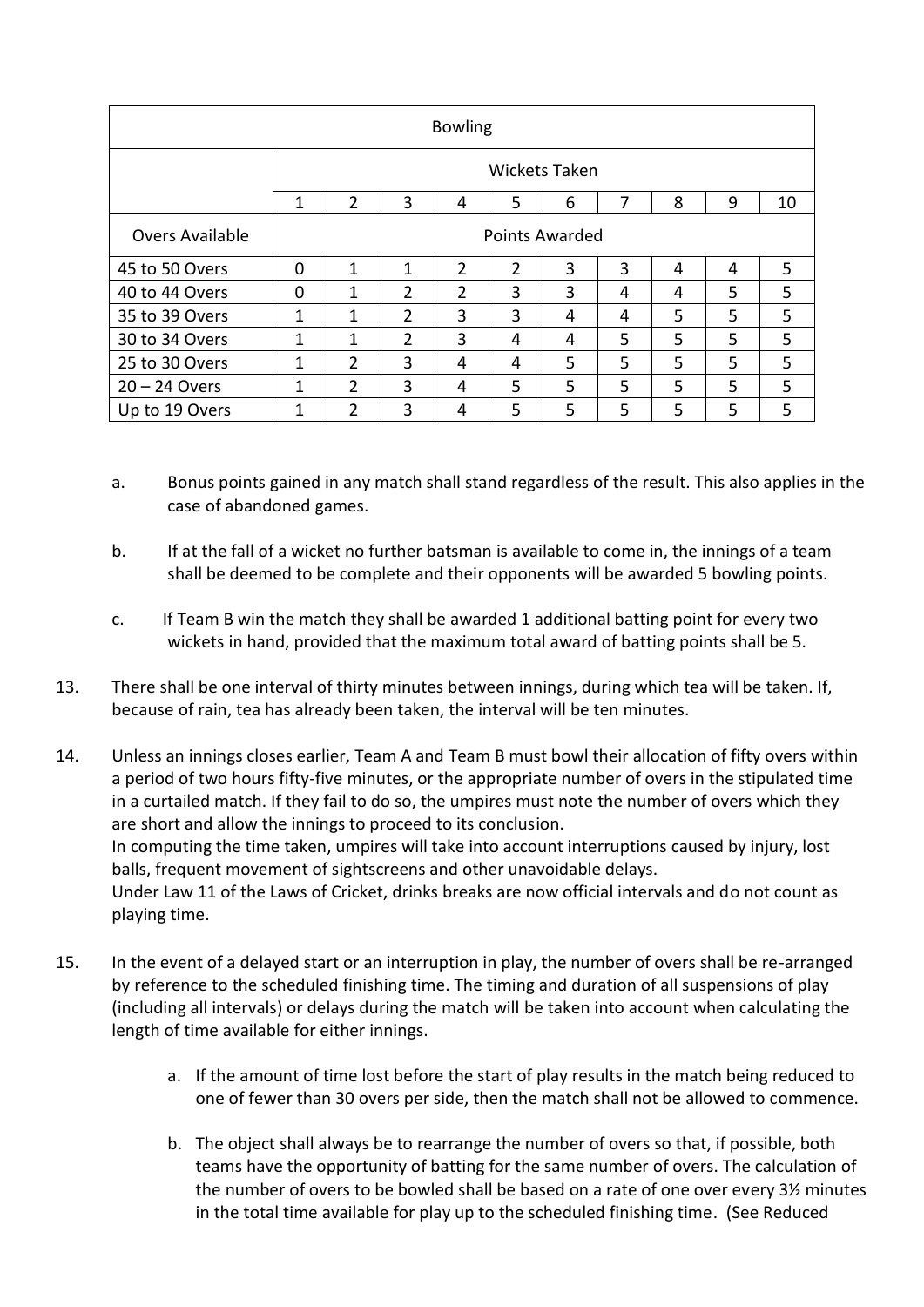Overs Table).

- c. If a reduction in the number of overs is required, any recalculation must not cause the match to be rescheduled to finish earlier than the scheduled finishing time.
- d. If owing to a delayed start to the second innings or a suspension of play during the second innings, there is insufficient time for Team B to receive the same number of overs as Team A, the match shall nevertheless be allowed to run its course.
- e. If a match is abandoned with fewer than 20 overs bowled in Team B innings but without Team B being all out or passing Team A total or reaching the DLS target, as the case may be, the result shall be recorded as abandoned and each team awarded 4 points plus bonus points by reference to the number of overs received or bowled, as the case may be.
- f. If Team A fail to bowl the required number of overs by the scheduled finishing time, the hours of play shall be extended until the overs have been bowled or a result achieved.
- g. Team B shall not bat for a greater number of overs than Team A unless the latter have been all out in less than the agreed number of overs.
- h. Fractions are to be ignored in all calculations regarding the number of overs.
- 16. In the case of bad weather, the umpires shall decide as to the fitness of the ground before commencement of a league match. They shall also be the sole arbiters on all aspects of play throughout the duration of the match and of bad light. If a substitute umpire has to be used umpires rule 1(f) is to be implemented.
- 17. Complete covering of the pitch shall be allowed during every league match, should bad weather so demand.
- 18. Should the unfit state of the ground preclude any chance of play, the match may be abandoned by mutual consent provided that it is not before 9.00am or after 10.30am on the day of the match and that consent has been obtained from the appointed match day contact or other club officer named on the league web site at www.swca2.com. Only after such consent has been given should the home team inform the umpires. An away club who insist on travelling when a home club wishes to call off a match due to bad weather must pay ALL the umpire costs if no play is possible. In matches where no umpires have been appointed, a home side which fails to notify the away side appointed match day contact 2 hours before the agreed start time of issues with the fitness of the ground, shall be liable to pay the visiting team the sum of £50.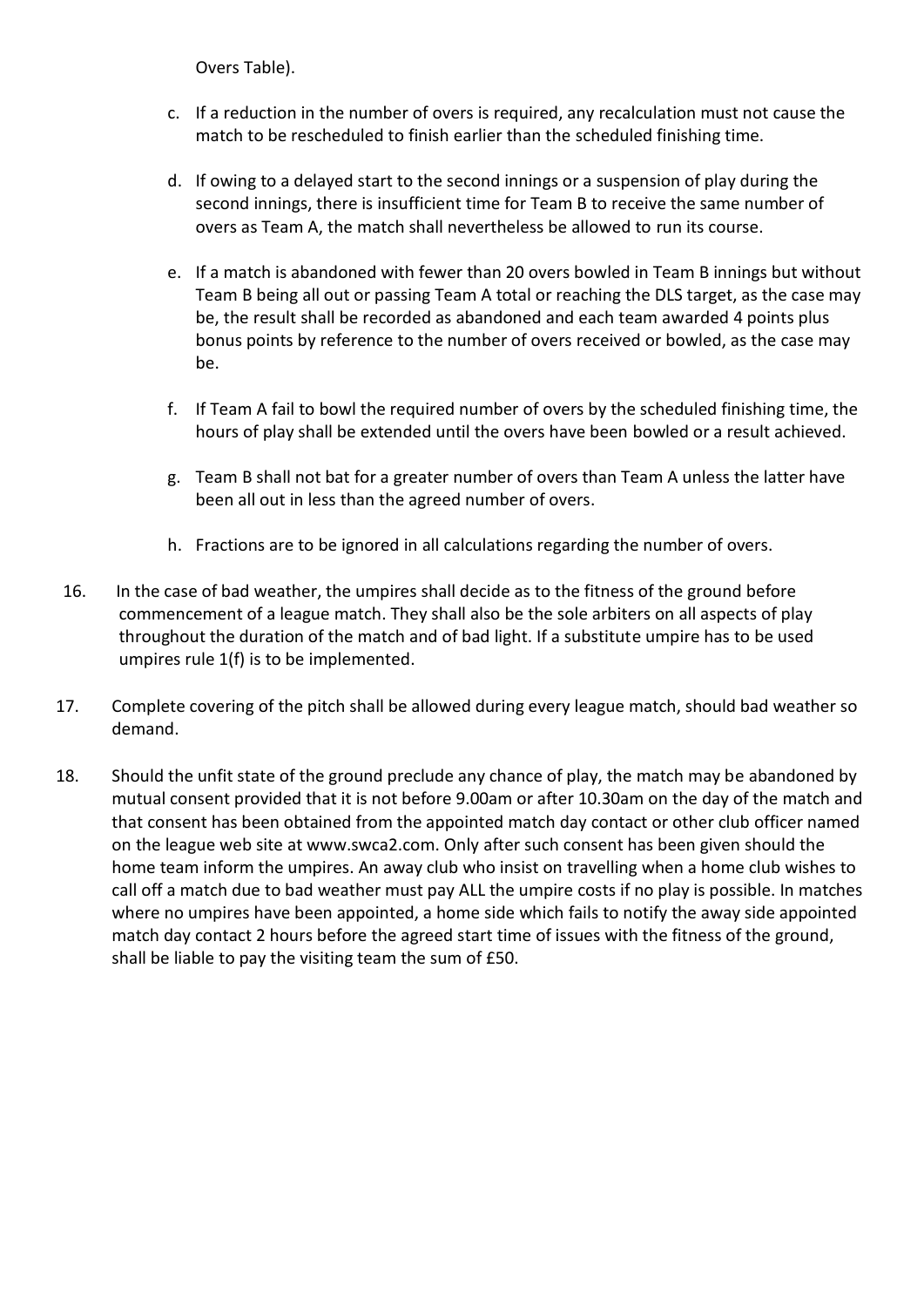### **APPENDIX B MATCH RULES DIVISION 4 AND BELOW**

- 1. Unless both teams agree otherwise, the scheduled hours of play shall be 1.00 pm until 6:10 pm. There shall be one interval of thirty minutes duration between innings, during which tea may be taken. If, because of rain, tea has already been taken, the interval shall be ten minutes.
- 2. Clubs may play on an artificial pitch provided that the ground to be used does not have any grass pitches. The artificial pitch and the ground must both be approved by the grounds Sub-Committee at least every two years.
- 3. A match shall not start until both sides have seven or more players present and ready to play. A team not having 7 or more players present fifteen minutes prior to the scheduled start of the match shall be deemed to have lost the toss. If either club is not ready to commence at the time appointed in Rule 5, such club or clubs shall be liable to a fine of not less than £10.
- 4. A player (even if nominated on the Team Sheet) who fails to appear until after the first innings has been completed (whatever the duration of that innings) shall not be permitted to take part in the match other than to field.
- 5. Change of Match Day and/or Start Time.
	- a. Matches may be played on Sunday by prior agreement between the respective clubs, provided that such agreement is reached and notified to the Honorary Assistant Secretary by e-mail by 6.00pm on the Thursday preceding the relevant match day. In default of such agreement and notification, matches must be played on the scheduled Saturday. Failure to comply with all the requirements of this rule will render the match null and void and no points will be awarded to either side.
	- b. Matches may start at any time between 12.30 pm and 2.00 pm by agreement between the respective clubs provided that in the absence of agreement otherwise by 6pm on the day preceding the match, the default start time of 1.00 pm shall apply. If the teams agree that the start time is varied agreement must also be reached as to the absolute finishing time of the match which can be no later than 7.10 pm.
- 6. All matches will consist of one innings per side. Each innings shall be limited to 40 six-ball overs subject as below. Unused overs are not transferred to Team B. Team A may declare its innings closed at any time and if it does so will be deemed to be all out for the purposes of bonus points. For the purposes of run rate calculations, Team A will be considered to have used the full allocation of overs available to it at the time of declaration. A freak declaration with the deliberate intention of losing a match and/or limiting the number of points which can be won by Team B, will be dealt with by the Management Committee as it sees fit.
- 7. No bowler may bowl more than 8 overs. In a delayed start, or interrupted, match where the overs are reduced no bowler may bowl more than one-fifth of the total overs allowed (unless such a number has been exceeded before the interruption), except that where the total overs are not divisible by five, an additional over shall be allowed to the minimum number of bowlers necessary to make up the balance.
- 8. A result can be achieved only if both teams have had the opportunity of batting for at least 15 overs, unless one team has been all out in fewer than 15 overs or the team batting second scores enough runs to win in fewer than 15 overs. All matches in which a match has begun but both teams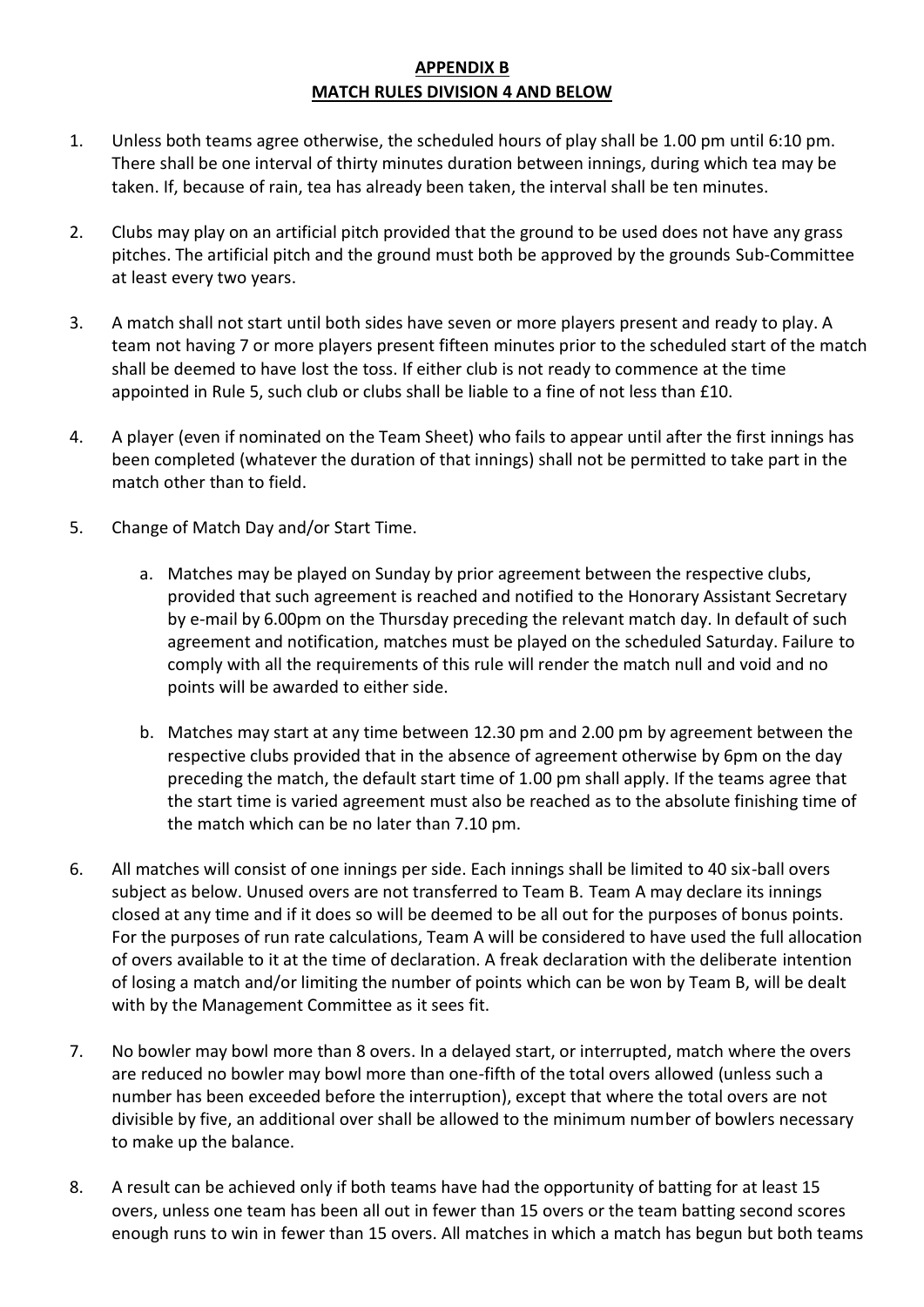have not had the opportunity of batting for a minimum of 15 overs shall (subject to the provisions of this paragraph) be declared 'Abandoned'.

- 9. Rearrangement of the number of overs may be necessary due to a delayed start or one or more interruptions in play as a result of adverse ground, weather or light conditions or any other reason.
	- a. The timing and duration of all suspensions of play (including all intervals) or delays during the match will be taken into account when calculating the length of time available for either innings.
	- b. The object shall always be to re-arrange the number of overs so that, if possible, both teams have the opportunity of batting for the same number of overs.
	- c. For the purpose of calculation, 3½ minutes is allowed for each over.
- 10. Where the maximum number of overs available to both sides remains unaltered once play has commenced, the team scoring the higher number of runs shall be the winner. If the scores are equal, the result shall be a Tie and no account shall be taken of the number of wickets which have fallen.
- 11. If the team batting second has not had the opportunity to complete the agreed number of overs, and has neither been all out, nor has passed its opponent's score, the following shall apply:
	- a. If the match is abandoned before the Close of Play, the result shall be decided on the average run-rate throughout the innings.
	- b. If, due to suspension of play, the number of overs in the innings of the side batting second has to be revised, their target score shall be calculated by multiplying the reduced number of overs by the average runs per over scored by the side batting first. If the target involves a fraction of a run, the final scores cannot be equal and the result cannot be a tie.
	- c. In the event of the team batting first being all out in fewer than their full quota of overs the calculation of their average run rate shall be based on the full quota of overs to which they would have been entitled and not on the number of overs in which they were dismissed.
- 12. A team's average run rate is calculated by dividing the number of runs scored in its innings by the number of legitimate balls received during that innings. In the case of the team batting first being dismissed in fewer than the number of overs allocated for their innings, the calculation will be based on the number of balls that the team was scheduled to receive and not on the number actually received. In the case of the team batting second being unable to receive their allocated overs, the calculation of their average run rate will be based on the actual number of legitimate deliveries received by them during their innings. The average run rate can be calculated to any number of decimal positions and a tie can only be achieved if the average run rates are identical.
- 13. Points shall be awarded as follows;
	- a. To the winning side, 10 points for the win. If the scores finish level, 5 points each, whether or not the team batting second is all out.
	- b. To both sides, batting and bowling points in accordance with the tables annexed to the rules based on the number of overs actually available in the innings in question.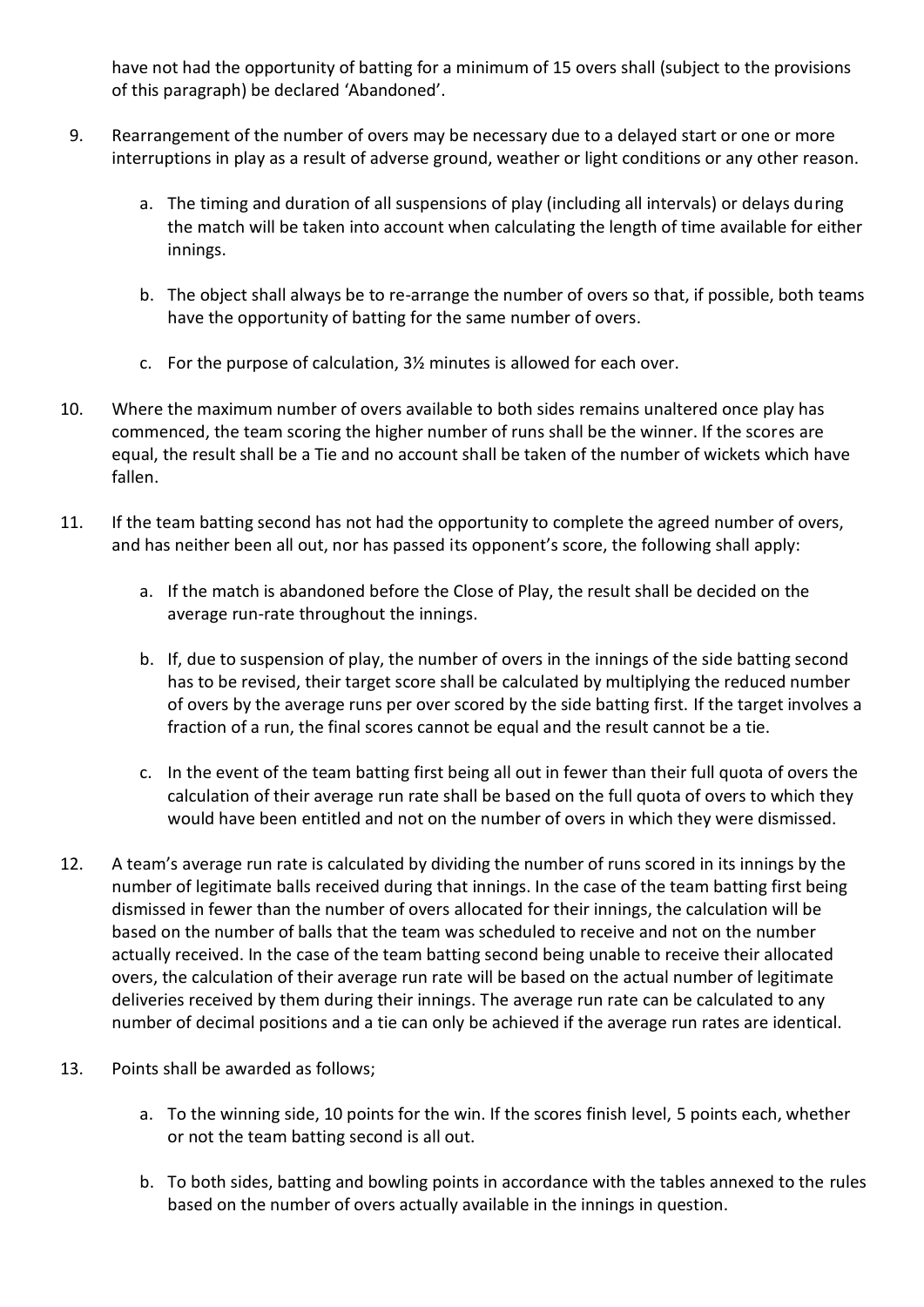- c. In the event of an abandoned match, 4 points each. In an abandoned game, batting and bowling points earned before the abandonment shall be awarded to each side.
- d. In the event of a cancelled match, 4 points each.
- 14. Should the unfit state of the ground preclude any chance of play, the match may be abandoned by mutual consent on the day of the match provided that consent has been obtained from the appointed match day contact or other club officer named on the league's website at www.swca2.com. In matches where no umpires have been appointed, a home side which fails to notify the away side's appointed match day contact two hours before the agreed start time of issues with the fitness of the ground, shall be liable to pay the visiting team the sum of £50.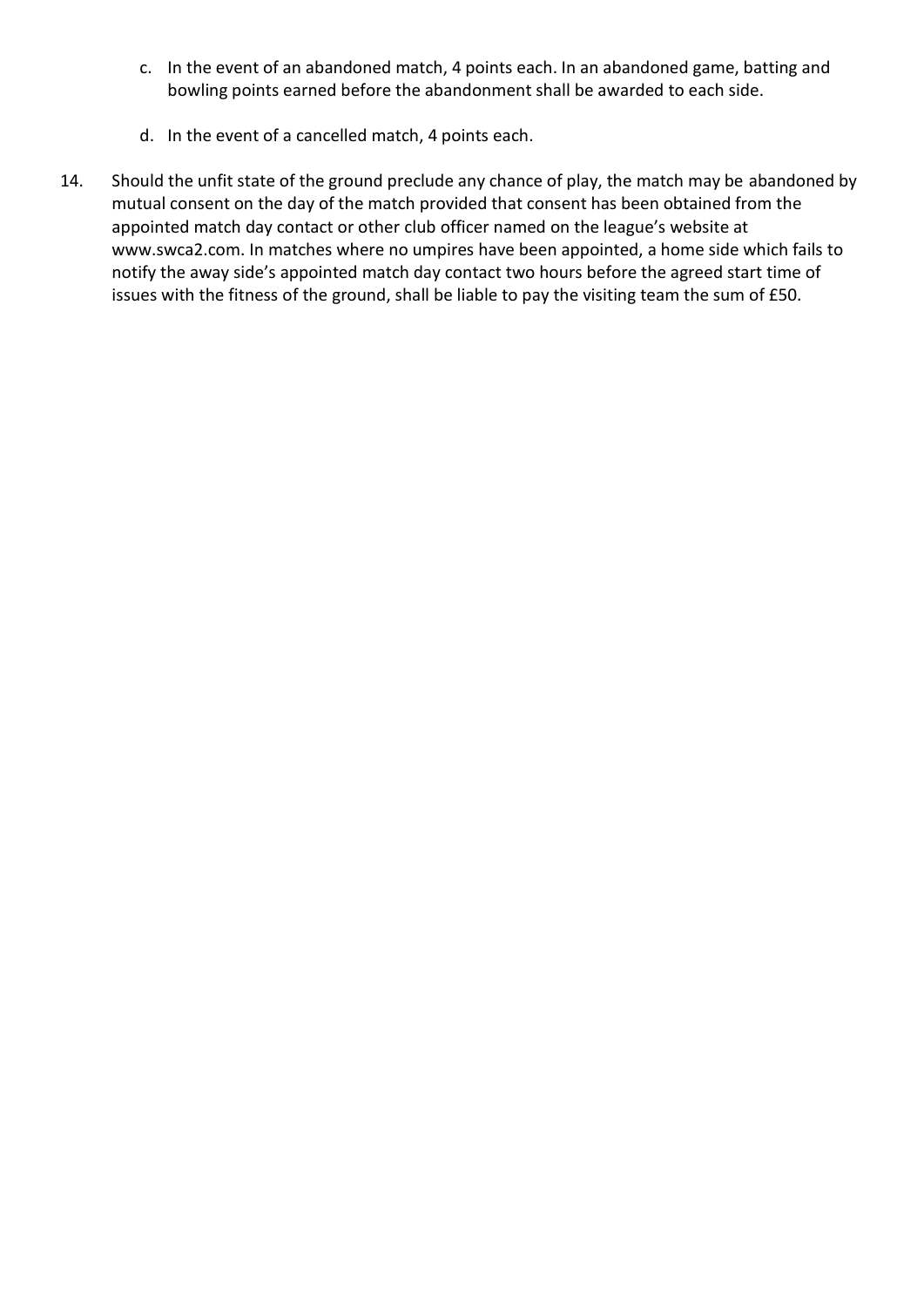### **Appendix C Cup and Intermediate Cup Match Rules**

- 1. The Association shall organise two knockout competitions. Member clubs of the Association shall be eligible to enter the Cup. Clubs with teams in Divisions 3 and below shall be eligible to enter those teams in the Intermediate Cup. Clubs may enter more than one team. No player shall be permitted to play for more than one of his Club's Cup or Intermediate Cup teams in any season.
- 2. The highest placed Association team in the Cup in any Season shall be entered in the succeeding season's ECB T20 Plate Competition. In the event of teams finishing equal (e.g. losing semi-finalists) the Management Committee will arrange play-off(s) to determine which team should be entered on behalf of the Association.
- 3. Except during the months of April and May, all players must have played in at least four League matches for the club during the current season, or the season immediately prior to the current season. They must be registered members of the club.
- 4. No player may play for more than one club in either competition in any one season and no player may play for more than one of his club's teams in any season.
- 5. Only players eligible under Eligibility Rule 1 will be allowed to play. Clubs are responsible for ensuring that all players participating in either competition are eligible to play.
- 6. Matches will normally be played on Sundays.
- 7. Clubs shall advise the Hon. Secretary by the 31<sup>st</sup> January if they are entering either Competition that coming season. The Quarter Finals and subsequent rounds shall be by open draw. The Management Committee shall determine the format of earlier rounds having regard to the number and location of the clubs which have entered either Competition in any season. The finals shall be played at a venue to be determined by the Management Committee.
- 8. As soon as the draw for either Competition has been made, the Secretary will arrange to send to Clubs details of the draw, together with the 'Nominated Sundays' and the 'latest date by' on which matches in the various rounds should be played.
- 9. The 'Nominated Sundays' are preferred but both clubs may agree to play under the same match rules on another day. If there is no play on the agreed day, or if the match is abandoned before being completed, the venue is reversed for each subsequent attempt to play the match unless the Clubs otherwise agree.
- 10. If bad weather prevents play on the Nominated Sunday, then Clubs may agree to play the match on any day up to and including the Friday before the Nominated Sunday for the next round. The side hosting the attempt to play the match must offer at least two dates during the permitted period and the Away side must choose one of these dates. In default, the Away side will be deemed to have conceded the match.
- 11. If bad weather prevents a match from being played, then the tie may be decided as set out in Cup Rule 24.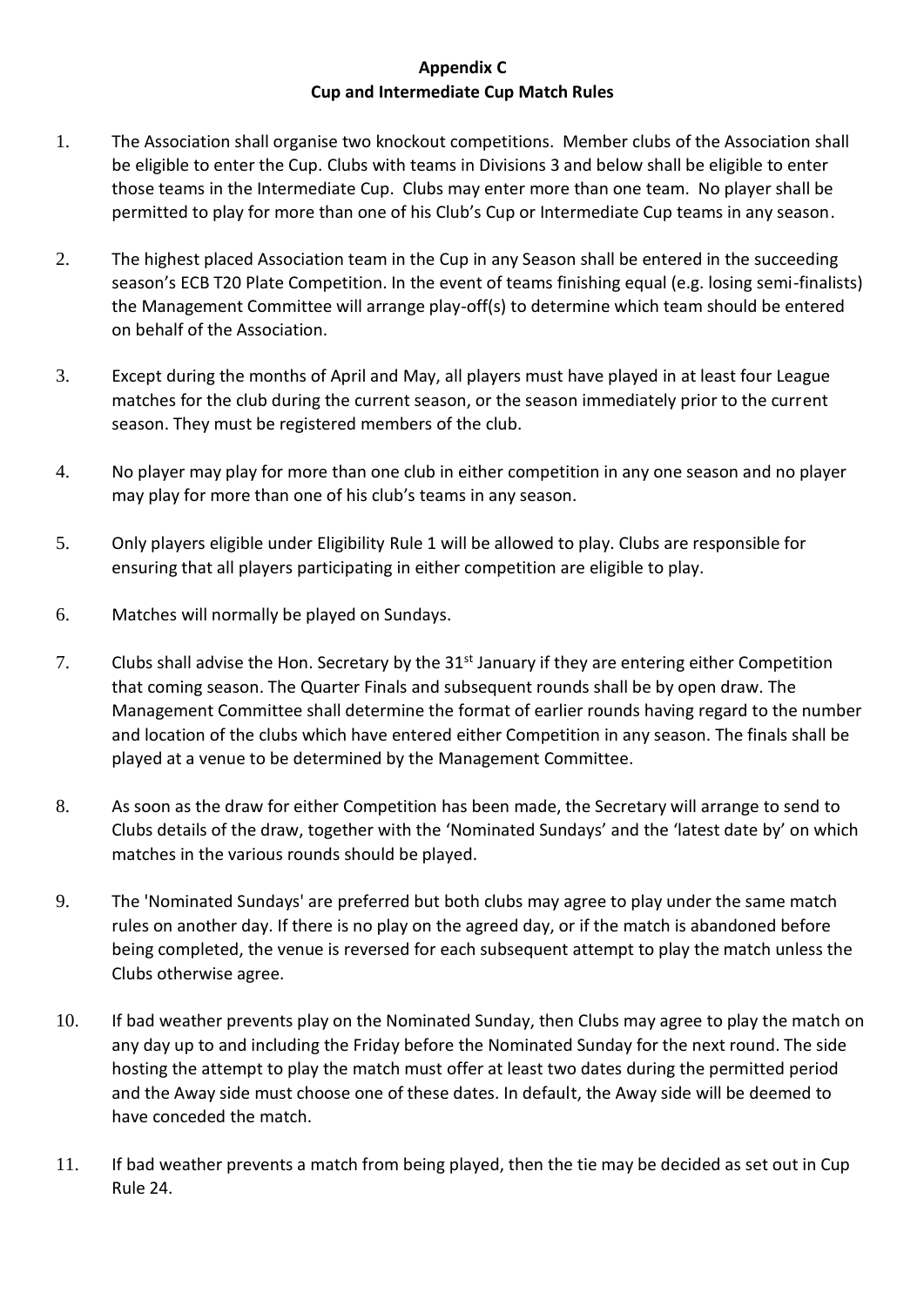- 12. The Association is entirely responsible for the organisation and administration of both competitions.
	- a. In the event of any dispute arising during and affecting the course of either competition, clubs must contact the Secretary and/or Chairman, by telephone, within 1 day of the dispute, confirming the protest in writing within 3 days and also sending a copy of the protest to any other club involved within 3 days.
	- b. Following any response from the other club, the Secretary will refer the matter to the Emergency Committee of the Management Committee who will come to a decision which shall be binding on participating clubs.
- 13. The Association will endeavour to arrange Umpires for each match. The Umpires' fees shall be such sum as the Management Committee shall from time to time determine and shall be shared equally between the two Clubs, except the finals when the Association will pay the fees.
- 14. Except for the finals when the Association will provide a new ball for each innings the Home team must provide 2 balls in good condition although not necessarily new and the visiting Captain shall choose which ball his team shall use to bowl. Only official SWCA stamped balls as approved by the Management Committee are to be used.
- 15. No player of any age who has played in any of their clubs Premier League or Association 1<sup>st</sup> or 2<sup>nd</sup> Division teams in the current season is eligible to play in the Intermediate Cup.
- 16. Both the Cup and Intermediate Cup shall be played under the current edition of the ECB generic 20 overs per side playing conditions with the following amendments:
	- a. A match shall consist of one innings per side, limited to a maximum of 20 overs. Teams may, by agreement prior to the start of play, agree to play a match limited to fewer than 20 overs, provided that the minimum length of an innings is 10 overs.
	- b. If, because of delay or interruption, either side has fewer than 10 overs available to it, the match is treated as abandoned and must be replayed.
- 17. When, because of bad weather, it is impossible to play a match on the last scheduled day, then the match may be decided by a Bowling/Fielding competition, thus:
	- a. Bowling: Five bowlers shall each bowl one fair delivery over-arm at the wickets pitched normally as for a match with no batsman in front of them. For every ball which first pitches and then hits the wickets, two points shall be scored, but only one point if the stumps are hit by a 'full toss'.
	- b. Fielding: The other five players and the wicketkeeper shall take part in the fielding competition. From directly behind the wickets (in the long-stop position), a marker shall be set 50 yards or so from the stumps. In turn, five fielders shall throw a ball from behind this marker to the wicket-keeper standing at the wicket, who may not ground any part of his person outside the rectangle enclosed by the popping crease, bowling crease, and the forward extensions of the return creases. Two points shall be scored for every ball which is caught by the wicket-keeper full pitch and one point if it is caught by him after bouncing